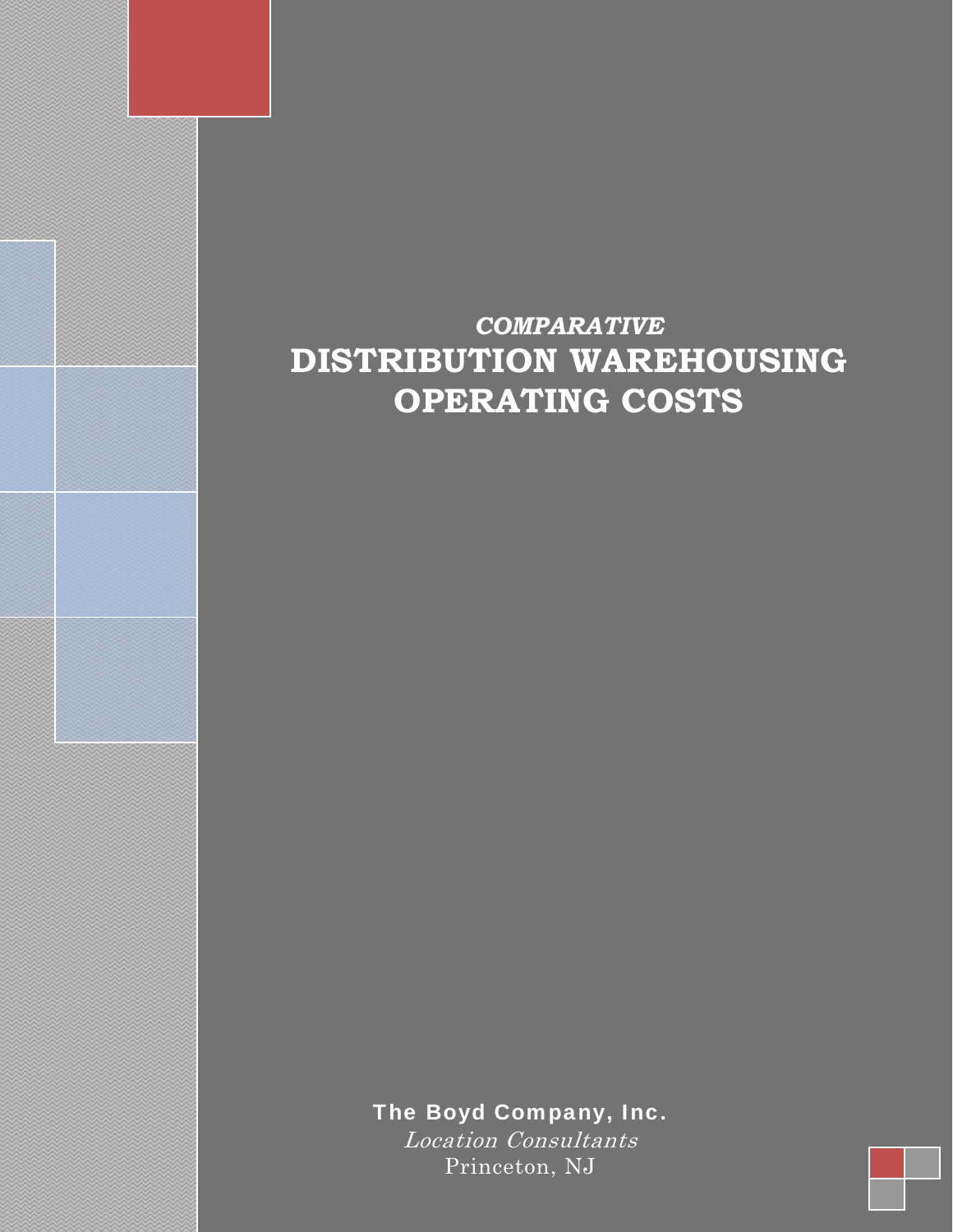## **COST ANALYSIS**

# **A COMPARATIVE OPERATING DISTRIBUTION WAREHOUSING**

### **TABLE OF CONTENTS**

| <b>COMPARATIVE OPERATING COST ANALYSIS: EXECUTIVE SUMMARY</b>         |  |
|-----------------------------------------------------------------------|--|
|                                                                       |  |
| EXHIBIT I: A COMPARATIVE ANNUAL OPERATING COST SIMULATION SUMMARY  6  |  |
|                                                                       |  |
| EXHIBIT I: A COMPARATIVE ANNUAL OPERATING COST SIMULATION SUMMARY  13 |  |
|                                                                       |  |
| EXHIBIT I: A COMPARATIVE ANNUAL OPERATING COST SIMULATION SUMMARY  20 |  |
|                                                                       |  |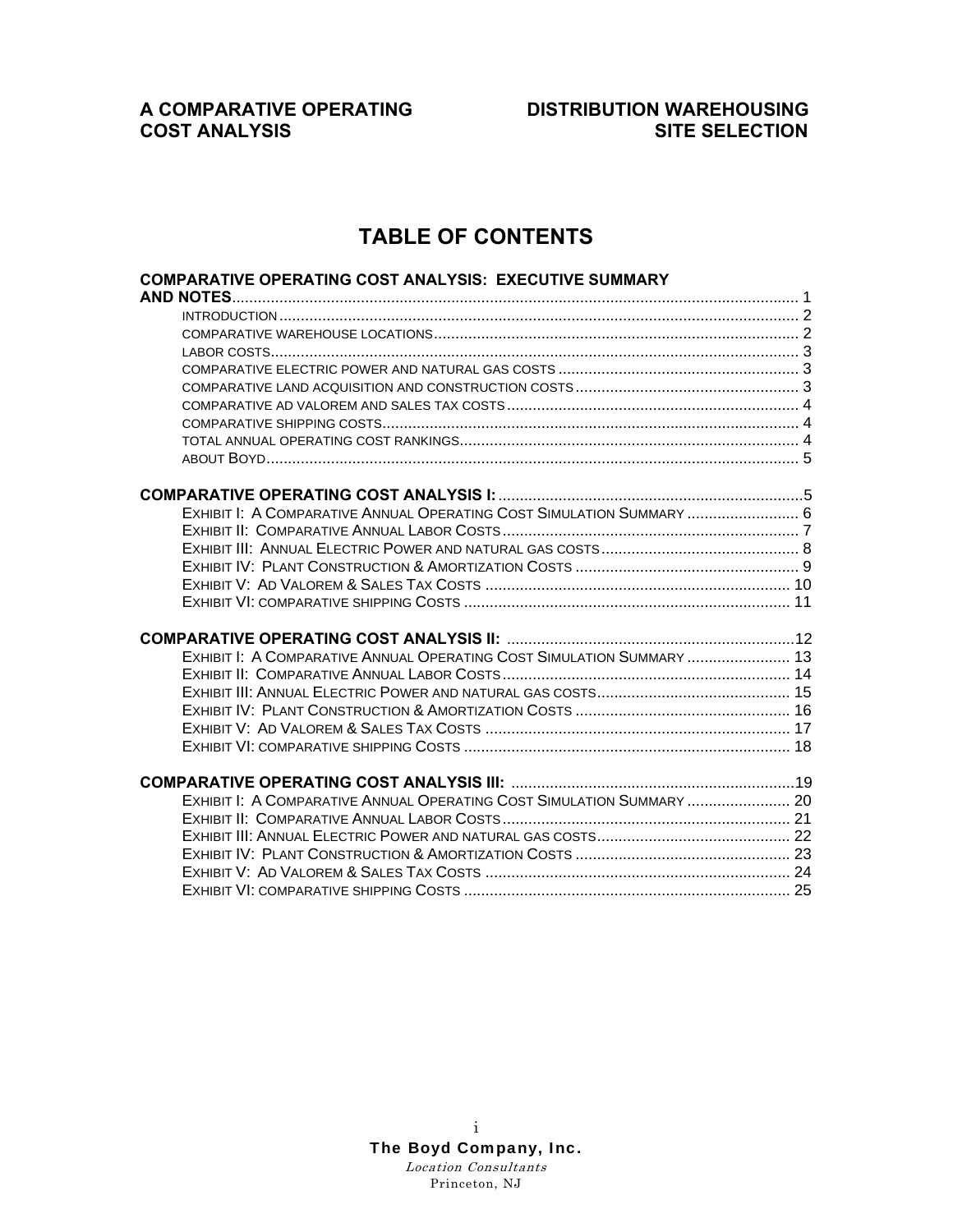### **COMPARATIVE OPERATING COST ANALYSIS: EXECUTIVE SUMMARY AND NOTES**

### *Introduction*

In the following analysis, major operating costs scaled to a representative distribution warehouse are presented for a series of 20 comparative U.S. locations. Findings are summarized in Exhibit I and show total annual operating costs ranging from a high of \$29.3 million in California's Inland Empire Region to a low of \$15.3 million in Dillon, SC.

Annual operating costs were projected solely for comparative purposes, with only major geographically-variable factors being considered. Those costs not varying significantly with geography, including relocation and start-up expenses, were not considered. The independent Boyd analysis focuses on those key geographically-variable cost elements considered to be most pivotal to the corporate site selection process.

Overall costs were scaled to a hypothetical 750,000 sq. ft. distribution warehouse facility employing 200 hourly workers. The format of the cost exhibits will allow the tailoring of cost data and facility specifications to reflect alternate scales of operation and staffing. Geographically-variable operating cost differentials are based on latest first quarter 2017 figures.

### *Comparative Warehouse Locations*

For purposes of comparative economic analysis, major geographically-variable operating costs have been projected by Boyd for a series of 20 locations housing major concentrations of distribution warehousing operations. The comparative locations included in the Boyd analysis are detailed below alphabetically by state.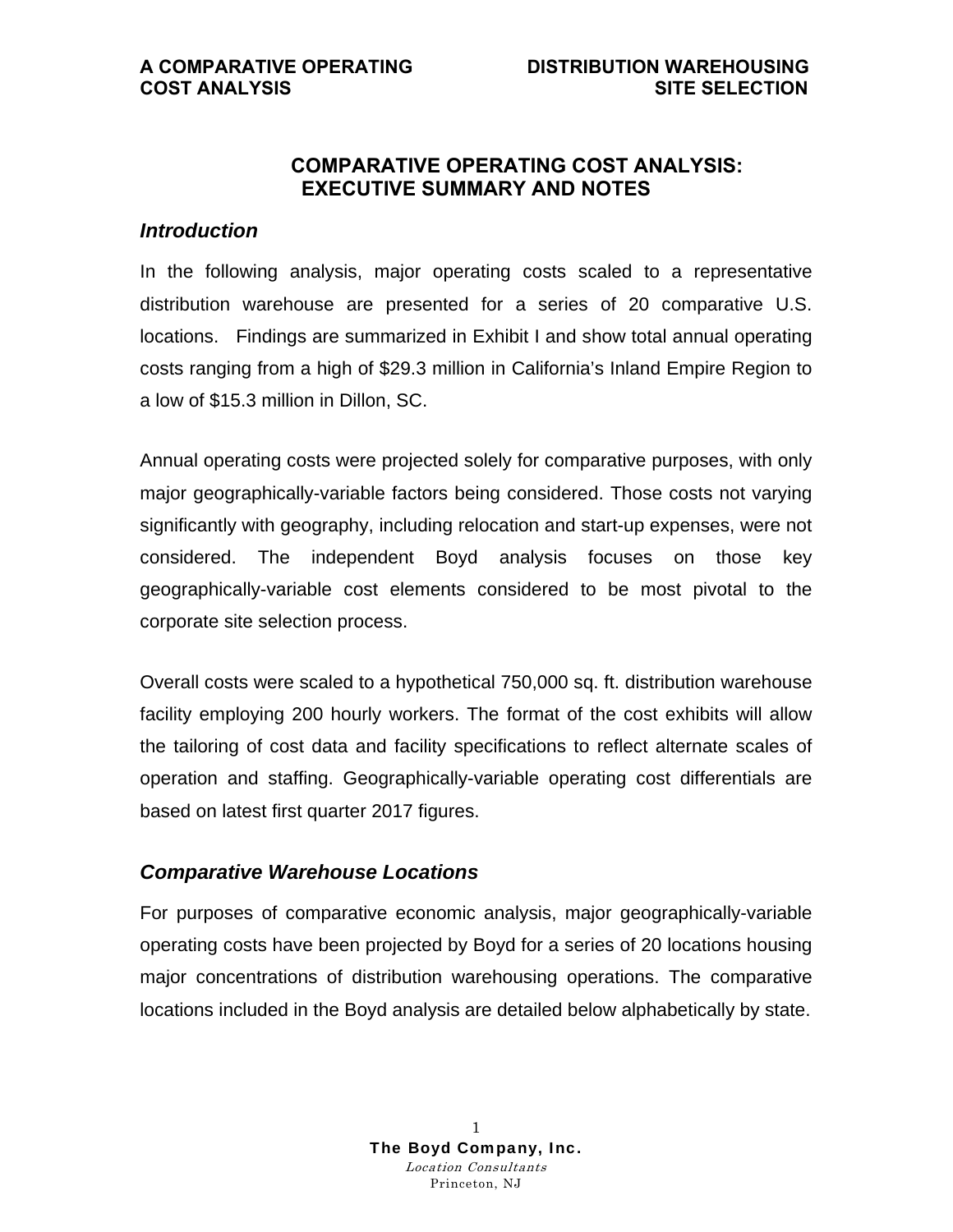- $\triangleright$  Mobile, AL
- $\triangleright$  Inland Empire, CA
- $\triangleright$  Los Angeles, CA
- $\triangleright$  Jacksonville, FL
- $\triangleright$  Atlanta, GA
- $\triangleright$  Savannah, GA
- $\triangleright$  Chicago, IL
- $\triangleright$  Louisville, KY
- Meadowlands/Northern NJ
- **▶ Southern NJ**
- $\triangleright$  Charlotte, NC
- ▶ Columbus, OH
- $\triangleright$  Lehigh Valley, PA
- Charleston, SC
- Dillon, SC
- Greenville/Spartanburg, SC
- $\triangleright$  Memphis, TN
- $\triangleright$  Nashville, TN
- $\triangleright$  Houston, TX
- $\triangleright$  Norfolk, VA

### *Labor Costs*

Annual costs for labor, including material handling, order filling, clerical, maintenance and selected other typical warehouse functions, are presented in Exhibit II. Costs are based on a representative mix of nonexempt job descriptions for the model 200-worker warehouse. Comparative labor costs for management staff were not included as these costs would tend not to vary as significantly by geography, but rather by individual company compensation practices. Fringe benefit costs are included as a percent of annual base payroll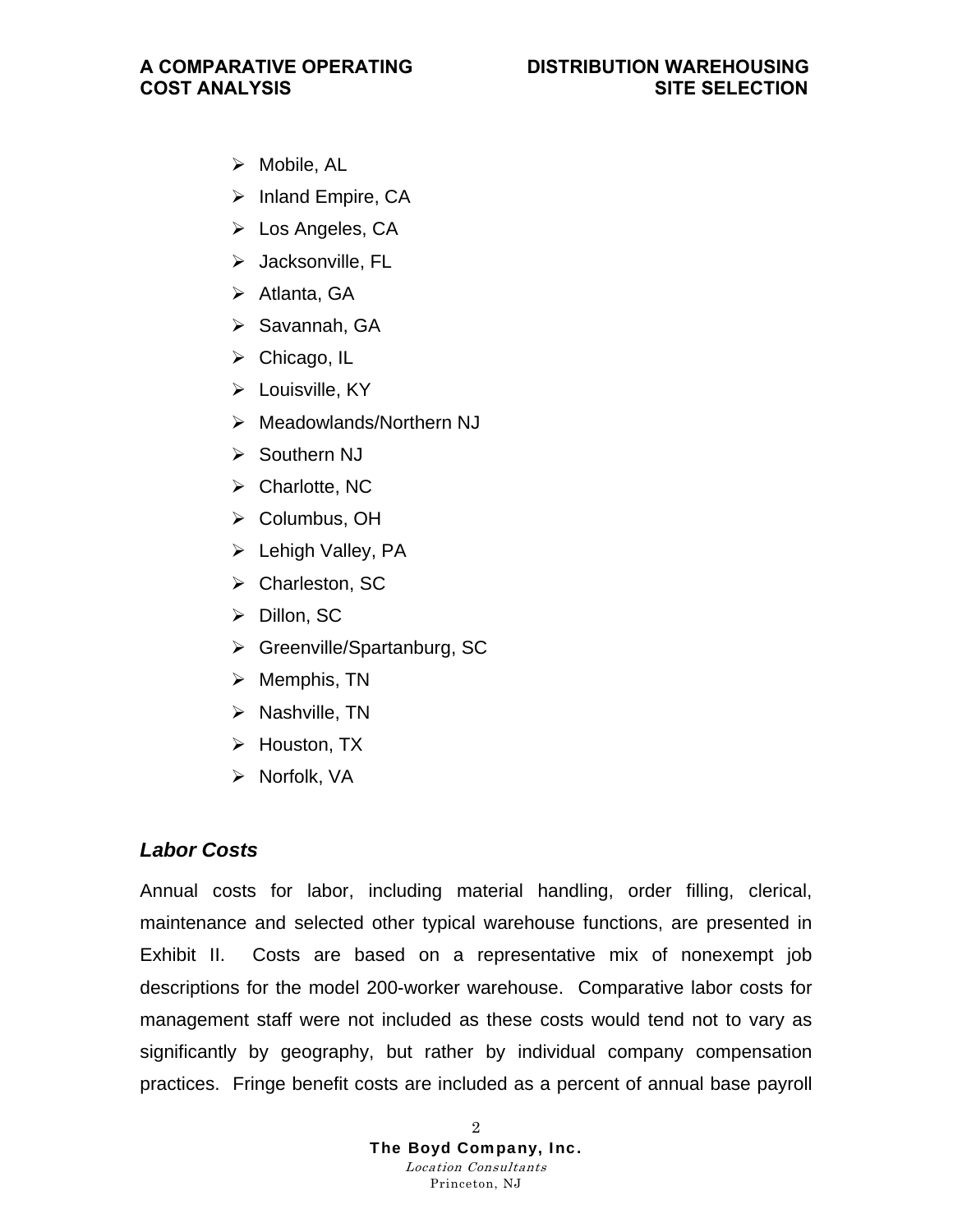costs and are assumed to include all statutory benefits, pay for time not worked, and company-sponsored benefits.

### *Comparative Electric Power and Natural Gas Costs*

Comparative annual electric power and natural gas costs are presented in Exhibit III. Annual costs reflect industrial rate schedules of the respective local electric utilities serving each area. Natural gas costs are based on an assumed monthly consumption of industrial-use gas.

### *Comparative Land Acquisition and Construction Costs*

Exhibit IV presents comparative costs for the purchase of industrially-zoned land and the construction of new warehousing space in each of the 20 surveyed locations.

### *Comparative Ad Valorem and Sales Tax Costs*

Exhibit V presents comparative ad valorem (property) tax costs in each of 20 surveyed distribution sites scaled to the land and building specifications of the model warehouse. Also presented in this exhibit are comparative local and state sales tax costs based on a fixed annual purchase of supplies, equipment, furnishings and other taxable goods associated with the warehouse.

### *Comparative Shipping Costs*

Transportation costs from each of the 20 surveyed sites to a designated East Coast U.S. market are detailed in Exhibit VI. Comparative costs reflect over-theroad shipments in truckload lots.

### *Total Annual Operating Cost Rankings*

Taken from summary Exhibit I are cost rankings of the 20 surveyed warehouse locations.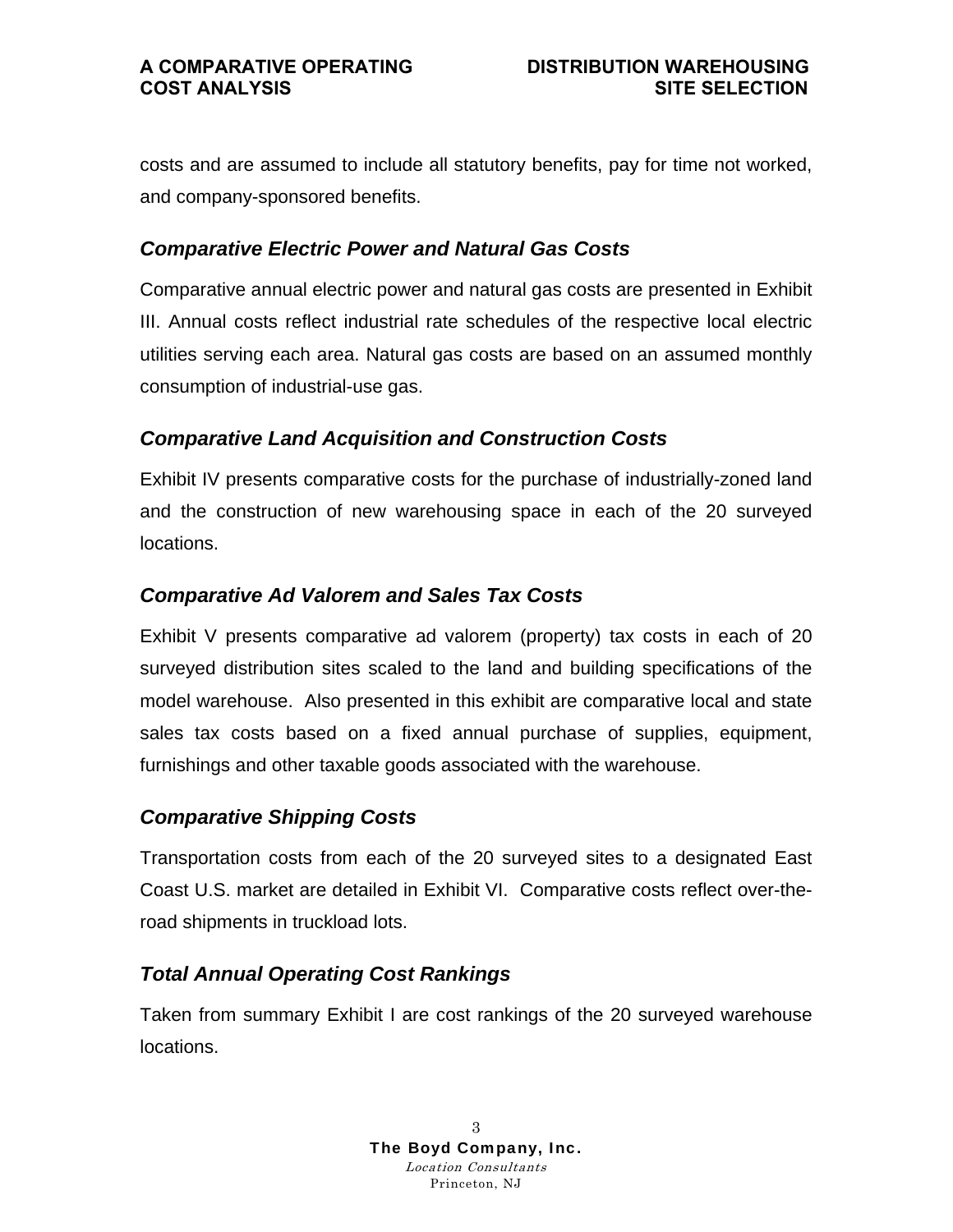| <b>TOTAL GEOGRAPHICALLY-VARIABLE</b><br><b>OPERATING COST RANKING</b> |                                               |  |  |  |  |  |  |  |
|-----------------------------------------------------------------------|-----------------------------------------------|--|--|--|--|--|--|--|
| <b>Warehouse Location</b>                                             | <b>Total Annual</b><br><b>Operating Costs</b> |  |  |  |  |  |  |  |
| Inland Empire, CA                                                     | \$29,386,566                                  |  |  |  |  |  |  |  |
| Los Angeles, CA                                                       | \$28,902,383                                  |  |  |  |  |  |  |  |
| Houston, TX                                                           | \$21,043,771                                  |  |  |  |  |  |  |  |
| Chicago, IL                                                           | \$21,038,260                                  |  |  |  |  |  |  |  |
| Northern NJ                                                           | \$19,937,350                                  |  |  |  |  |  |  |  |
| Southern NJ                                                           | \$18,557,013                                  |  |  |  |  |  |  |  |
| Columbus, OH                                                          | \$18,408,177                                  |  |  |  |  |  |  |  |
| Memphis, TN                                                           | \$18,066,690                                  |  |  |  |  |  |  |  |
| Atlanta, GA                                                           | \$17,595,703                                  |  |  |  |  |  |  |  |
| Mobile, AL                                                            | \$17,510,626                                  |  |  |  |  |  |  |  |
| Lehigh Valley, PA                                                     | \$17,351,260                                  |  |  |  |  |  |  |  |
| Louisville, KY                                                        | \$17,166,370                                  |  |  |  |  |  |  |  |
| Nashville, TN                                                         | \$17,142,284                                  |  |  |  |  |  |  |  |
| Jacksonville, FL                                                      | \$16,448,396                                  |  |  |  |  |  |  |  |
| Charlotte, NC                                                         | \$16,299,580                                  |  |  |  |  |  |  |  |
| Charleston, SC                                                        | \$16,290,374                                  |  |  |  |  |  |  |  |
| Norfolk, VA                                                           | \$16,049,615                                  |  |  |  |  |  |  |  |
| Greenville/Spartanburg, SC                                            | \$15,739,906                                  |  |  |  |  |  |  |  |
| Savannah, GA                                                          | \$15,492,178                                  |  |  |  |  |  |  |  |
| Dillon, SC                                                            | \$15,357,480                                  |  |  |  |  |  |  |  |

### *About Boyd*

Devoted exclusively to corporate mobility, The Boyd Company is recognized as one of the nation's premier authorities in comparative business cost analysis. Founded in 1975, Boyd **(www.theboydcompany.com)** provides independent site selection counsel to leading U.S. and overseas corporations.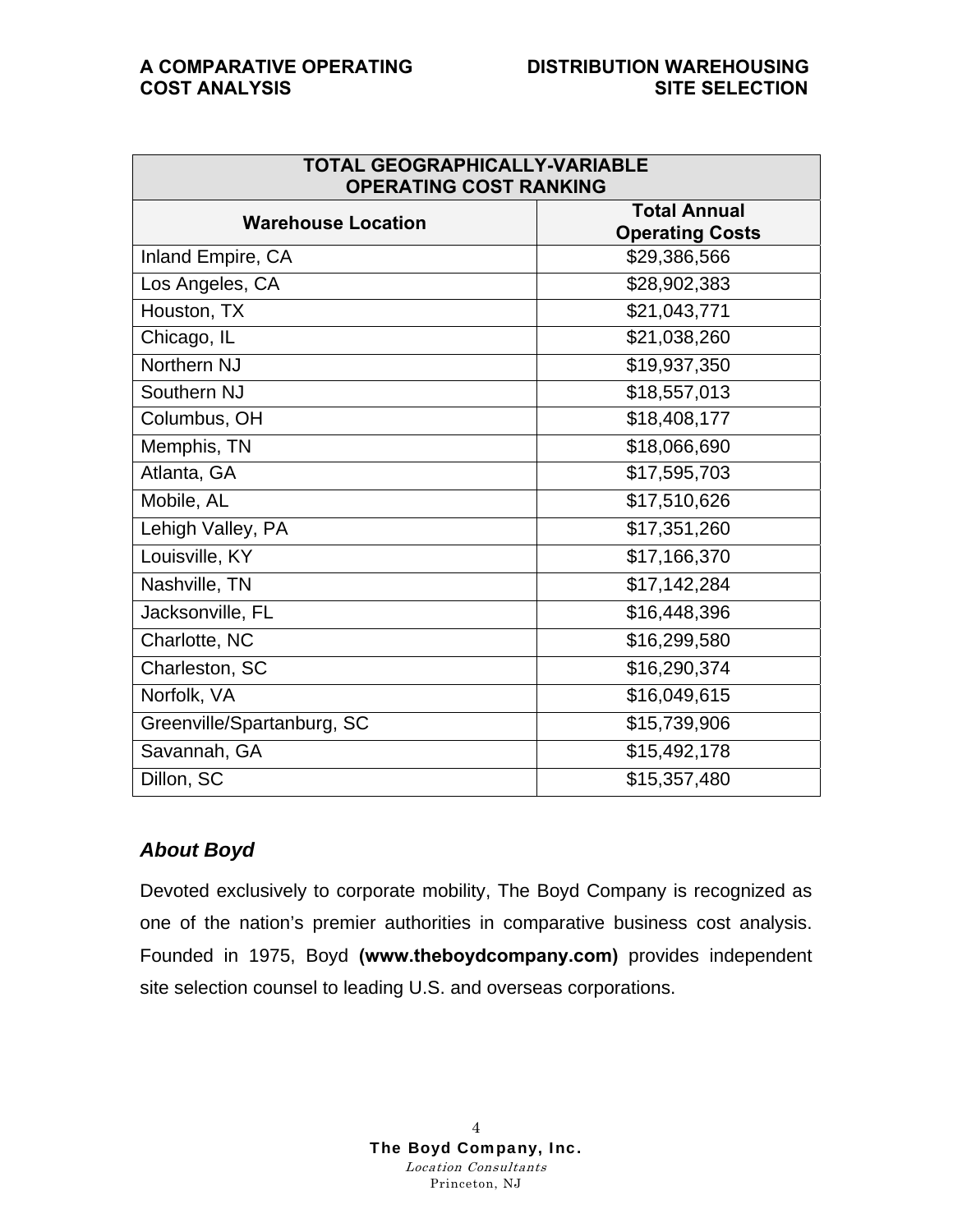### **COMPARATIVE OPERATING COST ANALYSIS I**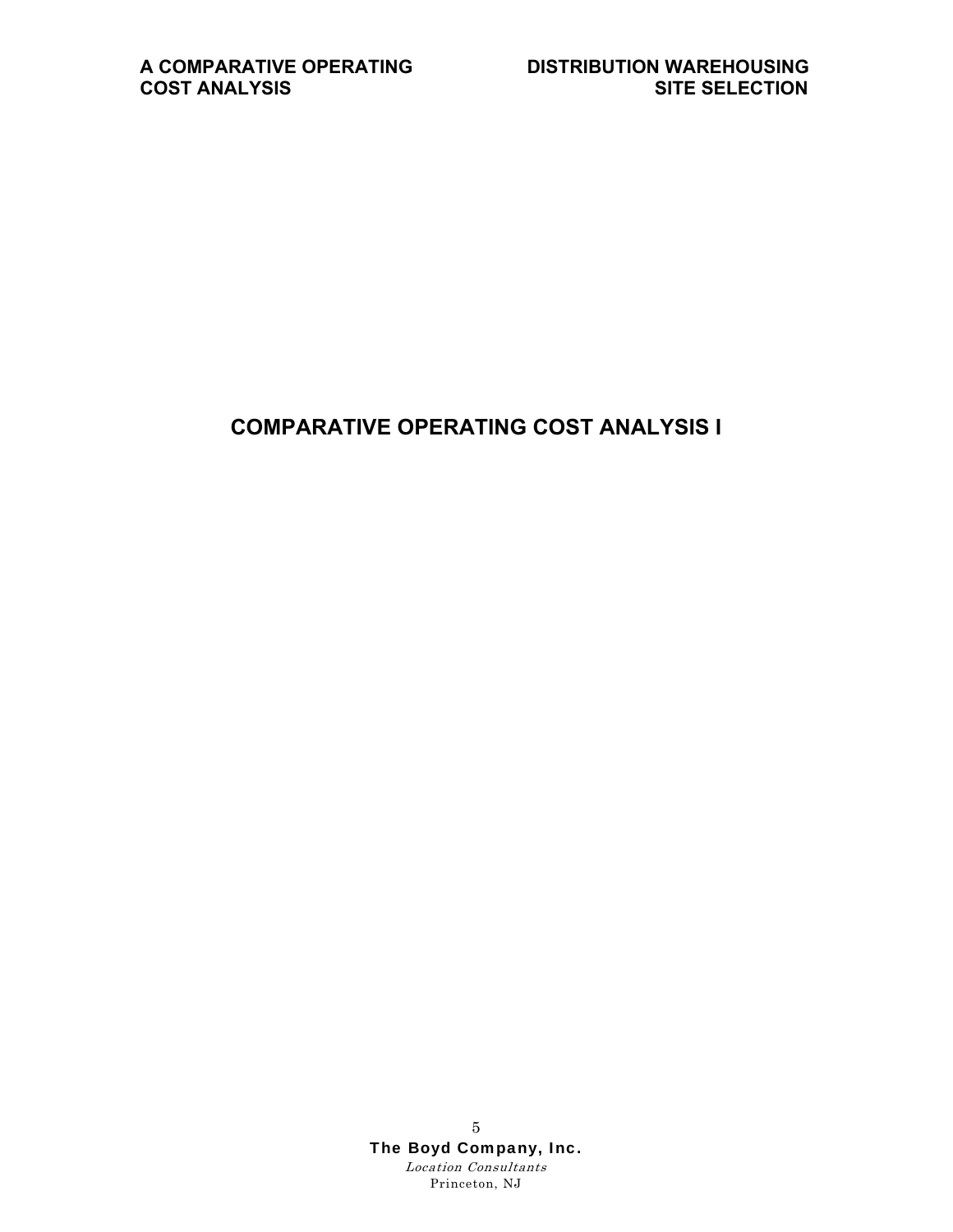|     |                                                                                                               |                   |                      | <b>SERIES I - EXHIBIT I</b> |                     |                                                                |                   |                   |                   |
|-----|---------------------------------------------------------------------------------------------------------------|-------------------|----------------------|-----------------------------|---------------------|----------------------------------------------------------------|-------------------|-------------------|-------------------|
|     |                                                                                                               |                   |                      |                             |                     | <b>COMPARATIVE ANNUAL OPERATING COST SIMULATION SUMMARY(1)</b> |                   |                   |                   |
|     |                                                                                                               | <b>Mobile</b>     | <b>Inland Empire</b> | <b>Los Angeles</b>          | <b>Jacksonville</b> | <b>Atlanta</b>                                                 | <b>Savannah</b>   | Chicago           | Louisville        |
|     |                                                                                                               | <b>AL</b>         | CA                   | CA                          | <b>FL</b>           | <b>GA</b>                                                      | <b>GA</b>         | IL.               | <b>KY</b>         |
|     |                                                                                                               | <b>Metro Area</b> | <b>Metro Area</b>    | <b>Metro Area</b>           | <b>Metro Area</b>   | <b>Metro Area</b>                                              | <b>Metro Area</b> | <b>Metro Area</b> | <b>Metro Area</b> |
|     | Nonexempt Labor (2)                                                                                           |                   |                      |                             |                     |                                                                |                   |                   |                   |
|     | Weighted Average Hourly Earnings                                                                              | \$16.90           | \$18.48              | \$19.07                     | \$16.72             | \$17.97                                                        | \$15.95           | \$18.80           | \$17.48           |
|     | <b>Annual Base Payroll Costs</b>                                                                              | \$6,435,520       | \$7,037,184          | \$7,261,856                 | \$6,366,976         | \$6,842,976                                                    | \$6,073,760       | \$7,159,040       | \$6,656,384       |
|     | Fringe Benefits                                                                                               | \$2,445,498       | \$2,674,130          | \$2,759,505                 | \$2,419,451         | \$2,600,331                                                    | \$2,308,029       | \$2,720,435       | \$2,529,426       |
|     | <b>Total Annual Labor Costs</b>                                                                               | \$8,881,018       | \$9,711,314          | \$10,021,361                | \$8,786,427         | \$9,443,307                                                    | \$8,381,789       | \$9,879,475       | \$9,185,810       |
|     | Electric Power Costs (3)                                                                                      | \$485,784         | \$750,084            | \$750,084                   | \$619,944           | \$585,180                                                      | \$585,180         | \$688,212         | \$485,352         |
|     | Natural Gas Power Costs (4)                                                                                   | \$304,800         | \$507,000            | \$507,000                   | \$423,600           | \$324,600                                                      | \$324,600         | \$367,800         | \$292,200         |
|     | Amortization Costs (5)                                                                                        | \$2,761,753       | \$3,616,181          | \$3,685,989                 | \$2,781,805         | \$3,035,625                                                    | \$2,741,952       | \$3,578,078       | \$2,965,207       |
|     | Property and Sales Tax Costs (6)                                                                              | \$887,419         | \$990,191            | \$946,650                   | \$895,720           | \$1,310,771                                                    | \$820,192         | \$1,994,129       | \$678,608         |
|     | Shipping Costs (7)                                                                                            | \$4,189,852       | \$13,811,796         | \$12,991,299                | \$2,940,900         | \$2,896,220                                                    | \$2,638,465       | \$4,530,566       | \$3,559,193       |
|     | <b>Total Annual Geographically-Variable</b><br><b>Operating Costs</b>                                         | \$17,510,626      | \$29,386,566         | \$28,902,383                | \$16,448,396        | \$17,595,703                                                   | \$15,492,178      | \$21,038,260      | \$17,166,370      |
|     | NOTES:                                                                                                        |                   |                      |                             |                     |                                                                |                   |                   |                   |
|     | (1) Includes all major geographically-variable operating costs. Start-up and relocation costs not considered. |                   |                      |                             |                     |                                                                |                   |                   |                   |
| (2) | See Exhibit II.                                                                                               |                   |                      |                             |                     |                                                                |                   |                   |                   |
| (3) | See Exhibit III.                                                                                              |                   |                      |                             |                     |                                                                |                   |                   |                   |
| (4) | See Exhibit III.                                                                                              |                   |                      |                             |                     |                                                                |                   |                   |                   |
| (5) | See Exhibit IV.                                                                                               |                   |                      |                             |                     |                                                                |                   |                   |                   |
| (6) | See Exhibit V.                                                                                                |                   |                      |                             |                     |                                                                |                   |                   |                   |
| (7) | See Exhibit VI.                                                                                               |                   |                      |                             |                     |                                                                |                   |                   |                   |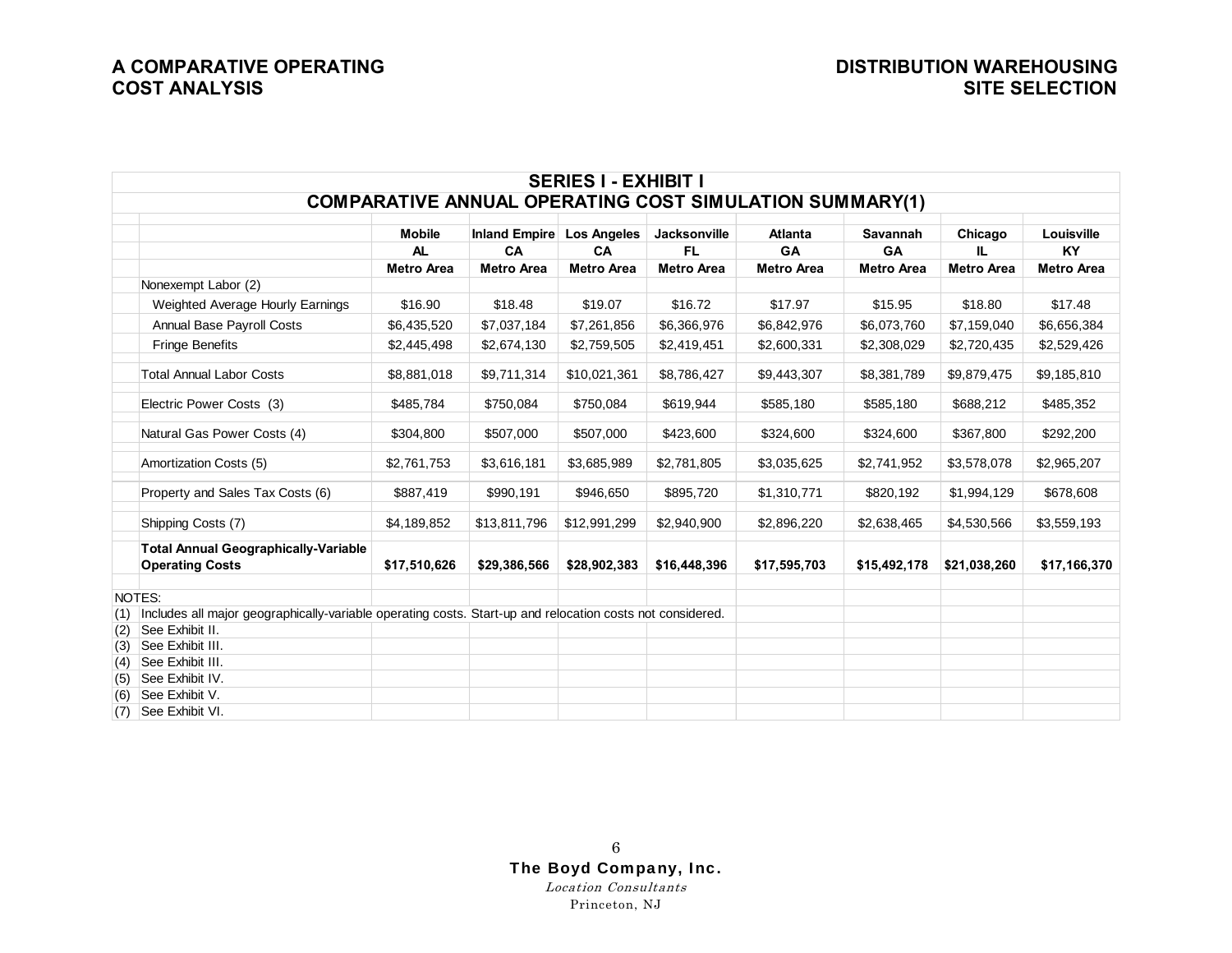| <b>COMPARATIVE ANNUAL LABOR COSTS</b><br><b>Mobile</b><br><b>Inland Empire</b><br><b>Los Angeles</b><br><b>Jacksonville</b><br><b>Atlanta</b><br><b>Savannah</b><br>Chicago<br>AL<br>Number of<br>CA<br>CA<br>FL.<br>GA<br>GA<br>IL.<br>KY<br><b>Metro Area</b><br>Metro Area Metro Area<br><b>Workers</b><br><b>Metro Area</b><br><b>Metro Area</b><br><b>Metro Area</b><br><b>Metro Area</b><br><b>Metro Area</b><br><b>Job Title</b><br>Ambient Storage Warehouse Worker<br>25<br>\$14.24<br>\$15.57<br>\$16.07<br>\$14.09<br>\$15.14<br>\$13.44<br>\$15.84<br>Refrigerated Storage Warehouse Worker<br>20<br>\$18.69<br>\$17.09<br>\$19.29<br>\$16.91<br>\$18.17<br>\$16.13<br>\$19.01<br>\$17.68<br><b>Material Handler</b><br>10<br>\$18.29<br>\$18.88<br>\$16.73<br>\$16.55<br>\$17.78<br>\$15.79<br>\$18.61<br>\$17.30<br>10<br>Order Selector/Reach Truck<br>\$13.78<br>\$15.07<br>\$15.55<br>\$13.64<br>\$14.65<br>\$13.01<br>\$15.33<br>15<br>\$16.37<br>\$16.89<br>\$14.13<br>\$16.65<br>\$15.49<br>Light Assembly<br>\$14.97<br>\$14.81<br>\$15.92<br>17<br>\$15.04<br>\$15.30<br>\$14.23<br>Packer<br>\$13.75<br>\$15.52<br>\$13.61<br>\$14.62<br>\$12.98<br><b>Stock Clerk</b><br>\$13.53<br>\$14.79<br>\$15.27<br>\$13.39<br>\$12.77<br>\$15.05<br>\$14.00<br>13<br>\$14.38<br>Intermodal Hub Coordinator<br>5<br>\$18.93<br>\$20.70<br>\$21.36<br>\$18.73<br>\$20.13<br>\$17.87<br>\$21.06<br>\$19.58<br>\$18.31<br>\$17.32<br>Shipping & Receiving Clerk<br>10<br>\$16.75<br>\$18.90<br>\$16.57<br>\$17.81<br>\$15.81<br>\$18.63<br>5<br>\$20.51<br>\$19.40<br>Stand-Up Forklift Operator<br>\$18.76<br>\$21.17<br>\$18.56<br>\$19.94<br>\$17.70<br>\$20.86<br>Walkie/Rider Pallet Jack Operator<br>5<br>\$20.97<br>\$21.65<br>\$18.98<br>\$20.40<br>\$18.11<br>\$21.34<br>\$19.18<br>5<br>Truck Driver - Light<br>\$17.87<br>\$19.54<br>\$20.17<br>\$16.87<br>\$19.88<br>\$17.69<br>\$19.00<br>10<br>\$23.02<br>\$20.83<br>\$22.38<br>\$23.42<br>Truck Driver - Intermodal<br>\$21.05<br>\$23.76<br>\$19.87<br>\$24.57<br>\$25.36<br>\$22.23<br>\$25.00<br>Maintenance Mechanic<br>10<br>\$22.47<br>\$23.89<br>\$21.21<br>5<br>\$24.49<br>\$26.78<br>\$26.04<br>\$23.12<br>\$27.24<br>Maintenance Electrician<br>\$27.64<br>\$24.23<br>5<br>\$16.38<br>\$16.55<br>\$18.10<br>\$18.68<br>\$17.60<br>\$15.62<br>\$18.41<br>Security<br><b>Inventory Control Clerk</b><br>15<br>\$19.84<br>\$17.96<br>\$17.13<br>\$20.19<br>\$18.15<br>\$20.48<br>\$19.29<br>Traffic/Rate Analyst<br>\$22.81<br>\$25.74<br>\$22.57<br>\$21.53<br>\$25.37<br>5<br>\$24.94<br>\$24.25<br>8<br><b>Customer Service</b><br>\$17.59<br>\$19.23<br>\$19.85<br>\$17.40<br>\$18.70<br>\$16.60<br>\$19.57<br>$\overline{2}$<br>\$17.19<br>\$18.80<br>\$19.40<br>\$17.01<br>\$18.28<br>\$16.23<br>\$19.13<br>Secretary<br><b>Total Nonexempt Workers</b><br>200<br>\$18.48<br>\$19.07<br>\$16.72<br>\$17.97<br>\$15.95<br>\$18.80<br>Weighted Average Hourly Earnings (1)<br>\$16.90<br>Total Annual Base Payroll Costs (2)<br>\$7,037,184<br>\$6,366,976<br>\$6,073,760<br>\$7,159,040 \$6,656,384<br>\$6,435,520<br>\$7,261,856<br>\$6,842,976<br>Fringe Benefits (3)<br>\$2,445,498<br>\$2,674,130<br>\$2,759,505<br>\$2,419,451<br>\$2,600,331<br>\$2,308,029<br>\$2,720,435 \$2,529,426<br><b>Total Annual Labor Costs</b><br>\$10,021,361<br>\$8,881,018<br>\$9,711,314<br>\$8,786,427<br>\$9,443,307<br>NOTES:<br>(1) For mature warehouse in third year of operation based on current wage rates and fringe benefits. Wage rates reflect Boyd field research,<br>industry sources, and Boyd BizCosts® data bank placing firm in a competitive hiring position in each respective labor market. Job<br>descriptions reflect a representative mix of key direct and indirect job functions for a hypothetical distribution warehouse employing 200<br>nonexempt workers.<br>(2) Assumes 1,904 hours worked per year per employee based on 12 paid holidays and a two-week vacation for mature warehouse.<br>(3) Based on an estimated 38 percent of total annual base payroll costs. Costs include all statutory benefits, pay for time not worked and company-sponsored |  | <b>SERIES I - EXHIBIT II</b> |  |  |            |
|----------------------------------------------------------------------------------------------------------------------------------------------------------------------------------------------------------------------------------------------------------------------------------------------------------------------------------------------------------------------------------------------------------------------------------------------------------------------------------------------------------------------------------------------------------------------------------------------------------------------------------------------------------------------------------------------------------------------------------------------------------------------------------------------------------------------------------------------------------------------------------------------------------------------------------------------------------------------------------------------------------------------------------------------------------------------------------------------------------------------------------------------------------------------------------------------------------------------------------------------------------------------------------------------------------------------------------------------------------------------------------------------------------------------------------------------------------------------------------------------------------------------------------------------------------------------------------------------------------------------------------------------------------------------------------------------------------------------------------------------------------------------------------------------------------------------------------------------------------------------------------------------------------------------------------------------------------------------------------------------------------------------------------------------------------------------------------------------------------------------------------------------------------------------------------------------------------------------------------------------------------------------------------------------------------------------------------------------------------------------------------------------------------------------------------------------------------------------------------------------------------------------------------------------------------------------------------------------------------------------------------------------------------------------------------------------------------------------------------------------------------------------------------------------------------------------------------------------------------------------------------------------------------------------------------------------------------------------------------------------------------------------------------------------------------------------------------------------------------------------------------------------------------------------------------------------------------------------------------------------------------------------------------------------------------------------------------------------------------------------------------------------------------------------------------------------------------------------------------------------------------------------------------------------------------------------------------------------------------------------------------------------------------------------------------------------------------------------------------------------------------------------------------------------------------------------------------------------------------------------------------------------------------------------------------------------------------------------------------------------------------------------------------------------------------------------------------------------------------------------------------------------------------------------|--|------------------------------|--|--|------------|
|                                                                                                                                                                                                                                                                                                                                                                                                                                                                                                                                                                                                                                                                                                                                                                                                                                                                                                                                                                                                                                                                                                                                                                                                                                                                                                                                                                                                                                                                                                                                                                                                                                                                                                                                                                                                                                                                                                                                                                                                                                                                                                                                                                                                                                                                                                                                                                                                                                                                                                                                                                                                                                                                                                                                                                                                                                                                                                                                                                                                                                                                                                                                                                                                                                                                                                                                                                                                                                                                                                                                                                                                                                                                                                                                                                                                                                                                                                                                                                                                                                                                                                                                                                      |  |                              |  |  |            |
|                                                                                                                                                                                                                                                                                                                                                                                                                                                                                                                                                                                                                                                                                                                                                                                                                                                                                                                                                                                                                                                                                                                                                                                                                                                                                                                                                                                                                                                                                                                                                                                                                                                                                                                                                                                                                                                                                                                                                                                                                                                                                                                                                                                                                                                                                                                                                                                                                                                                                                                                                                                                                                                                                                                                                                                                                                                                                                                                                                                                                                                                                                                                                                                                                                                                                                                                                                                                                                                                                                                                                                                                                                                                                                                                                                                                                                                                                                                                                                                                                                                                                                                                                                      |  |                              |  |  | Louisville |
|                                                                                                                                                                                                                                                                                                                                                                                                                                                                                                                                                                                                                                                                                                                                                                                                                                                                                                                                                                                                                                                                                                                                                                                                                                                                                                                                                                                                                                                                                                                                                                                                                                                                                                                                                                                                                                                                                                                                                                                                                                                                                                                                                                                                                                                                                                                                                                                                                                                                                                                                                                                                                                                                                                                                                                                                                                                                                                                                                                                                                                                                                                                                                                                                                                                                                                                                                                                                                                                                                                                                                                                                                                                                                                                                                                                                                                                                                                                                                                                                                                                                                                                                                                      |  |                              |  |  |            |
|                                                                                                                                                                                                                                                                                                                                                                                                                                                                                                                                                                                                                                                                                                                                                                                                                                                                                                                                                                                                                                                                                                                                                                                                                                                                                                                                                                                                                                                                                                                                                                                                                                                                                                                                                                                                                                                                                                                                                                                                                                                                                                                                                                                                                                                                                                                                                                                                                                                                                                                                                                                                                                                                                                                                                                                                                                                                                                                                                                                                                                                                                                                                                                                                                                                                                                                                                                                                                                                                                                                                                                                                                                                                                                                                                                                                                                                                                                                                                                                                                                                                                                                                                                      |  |                              |  |  |            |
|                                                                                                                                                                                                                                                                                                                                                                                                                                                                                                                                                                                                                                                                                                                                                                                                                                                                                                                                                                                                                                                                                                                                                                                                                                                                                                                                                                                                                                                                                                                                                                                                                                                                                                                                                                                                                                                                                                                                                                                                                                                                                                                                                                                                                                                                                                                                                                                                                                                                                                                                                                                                                                                                                                                                                                                                                                                                                                                                                                                                                                                                                                                                                                                                                                                                                                                                                                                                                                                                                                                                                                                                                                                                                                                                                                                                                                                                                                                                                                                                                                                                                                                                                                      |  |                              |  |  | \$14.73    |
|                                                                                                                                                                                                                                                                                                                                                                                                                                                                                                                                                                                                                                                                                                                                                                                                                                                                                                                                                                                                                                                                                                                                                                                                                                                                                                                                                                                                                                                                                                                                                                                                                                                                                                                                                                                                                                                                                                                                                                                                                                                                                                                                                                                                                                                                                                                                                                                                                                                                                                                                                                                                                                                                                                                                                                                                                                                                                                                                                                                                                                                                                                                                                                                                                                                                                                                                                                                                                                                                                                                                                                                                                                                                                                                                                                                                                                                                                                                                                                                                                                                                                                                                                                      |  |                              |  |  |            |
|                                                                                                                                                                                                                                                                                                                                                                                                                                                                                                                                                                                                                                                                                                                                                                                                                                                                                                                                                                                                                                                                                                                                                                                                                                                                                                                                                                                                                                                                                                                                                                                                                                                                                                                                                                                                                                                                                                                                                                                                                                                                                                                                                                                                                                                                                                                                                                                                                                                                                                                                                                                                                                                                                                                                                                                                                                                                                                                                                                                                                                                                                                                                                                                                                                                                                                                                                                                                                                                                                                                                                                                                                                                                                                                                                                                                                                                                                                                                                                                                                                                                                                                                                                      |  |                              |  |  |            |
|                                                                                                                                                                                                                                                                                                                                                                                                                                                                                                                                                                                                                                                                                                                                                                                                                                                                                                                                                                                                                                                                                                                                                                                                                                                                                                                                                                                                                                                                                                                                                                                                                                                                                                                                                                                                                                                                                                                                                                                                                                                                                                                                                                                                                                                                                                                                                                                                                                                                                                                                                                                                                                                                                                                                                                                                                                                                                                                                                                                                                                                                                                                                                                                                                                                                                                                                                                                                                                                                                                                                                                                                                                                                                                                                                                                                                                                                                                                                                                                                                                                                                                                                                                      |  |                              |  |  | \$14.26    |
|                                                                                                                                                                                                                                                                                                                                                                                                                                                                                                                                                                                                                                                                                                                                                                                                                                                                                                                                                                                                                                                                                                                                                                                                                                                                                                                                                                                                                                                                                                                                                                                                                                                                                                                                                                                                                                                                                                                                                                                                                                                                                                                                                                                                                                                                                                                                                                                                                                                                                                                                                                                                                                                                                                                                                                                                                                                                                                                                                                                                                                                                                                                                                                                                                                                                                                                                                                                                                                                                                                                                                                                                                                                                                                                                                                                                                                                                                                                                                                                                                                                                                                                                                                      |  |                              |  |  |            |
|                                                                                                                                                                                                                                                                                                                                                                                                                                                                                                                                                                                                                                                                                                                                                                                                                                                                                                                                                                                                                                                                                                                                                                                                                                                                                                                                                                                                                                                                                                                                                                                                                                                                                                                                                                                                                                                                                                                                                                                                                                                                                                                                                                                                                                                                                                                                                                                                                                                                                                                                                                                                                                                                                                                                                                                                                                                                                                                                                                                                                                                                                                                                                                                                                                                                                                                                                                                                                                                                                                                                                                                                                                                                                                                                                                                                                                                                                                                                                                                                                                                                                                                                                                      |  |                              |  |  |            |
|                                                                                                                                                                                                                                                                                                                                                                                                                                                                                                                                                                                                                                                                                                                                                                                                                                                                                                                                                                                                                                                                                                                                                                                                                                                                                                                                                                                                                                                                                                                                                                                                                                                                                                                                                                                                                                                                                                                                                                                                                                                                                                                                                                                                                                                                                                                                                                                                                                                                                                                                                                                                                                                                                                                                                                                                                                                                                                                                                                                                                                                                                                                                                                                                                                                                                                                                                                                                                                                                                                                                                                                                                                                                                                                                                                                                                                                                                                                                                                                                                                                                                                                                                                      |  |                              |  |  |            |
|                                                                                                                                                                                                                                                                                                                                                                                                                                                                                                                                                                                                                                                                                                                                                                                                                                                                                                                                                                                                                                                                                                                                                                                                                                                                                                                                                                                                                                                                                                                                                                                                                                                                                                                                                                                                                                                                                                                                                                                                                                                                                                                                                                                                                                                                                                                                                                                                                                                                                                                                                                                                                                                                                                                                                                                                                                                                                                                                                                                                                                                                                                                                                                                                                                                                                                                                                                                                                                                                                                                                                                                                                                                                                                                                                                                                                                                                                                                                                                                                                                                                                                                                                                      |  |                              |  |  |            |
|                                                                                                                                                                                                                                                                                                                                                                                                                                                                                                                                                                                                                                                                                                                                                                                                                                                                                                                                                                                                                                                                                                                                                                                                                                                                                                                                                                                                                                                                                                                                                                                                                                                                                                                                                                                                                                                                                                                                                                                                                                                                                                                                                                                                                                                                                                                                                                                                                                                                                                                                                                                                                                                                                                                                                                                                                                                                                                                                                                                                                                                                                                                                                                                                                                                                                                                                                                                                                                                                                                                                                                                                                                                                                                                                                                                                                                                                                                                                                                                                                                                                                                                                                                      |  |                              |  |  |            |
|                                                                                                                                                                                                                                                                                                                                                                                                                                                                                                                                                                                                                                                                                                                                                                                                                                                                                                                                                                                                                                                                                                                                                                                                                                                                                                                                                                                                                                                                                                                                                                                                                                                                                                                                                                                                                                                                                                                                                                                                                                                                                                                                                                                                                                                                                                                                                                                                                                                                                                                                                                                                                                                                                                                                                                                                                                                                                                                                                                                                                                                                                                                                                                                                                                                                                                                                                                                                                                                                                                                                                                                                                                                                                                                                                                                                                                                                                                                                                                                                                                                                                                                                                                      |  |                              |  |  |            |
|                                                                                                                                                                                                                                                                                                                                                                                                                                                                                                                                                                                                                                                                                                                                                                                                                                                                                                                                                                                                                                                                                                                                                                                                                                                                                                                                                                                                                                                                                                                                                                                                                                                                                                                                                                                                                                                                                                                                                                                                                                                                                                                                                                                                                                                                                                                                                                                                                                                                                                                                                                                                                                                                                                                                                                                                                                                                                                                                                                                                                                                                                                                                                                                                                                                                                                                                                                                                                                                                                                                                                                                                                                                                                                                                                                                                                                                                                                                                                                                                                                                                                                                                                                      |  |                              |  |  |            |
|                                                                                                                                                                                                                                                                                                                                                                                                                                                                                                                                                                                                                                                                                                                                                                                                                                                                                                                                                                                                                                                                                                                                                                                                                                                                                                                                                                                                                                                                                                                                                                                                                                                                                                                                                                                                                                                                                                                                                                                                                                                                                                                                                                                                                                                                                                                                                                                                                                                                                                                                                                                                                                                                                                                                                                                                                                                                                                                                                                                                                                                                                                                                                                                                                                                                                                                                                                                                                                                                                                                                                                                                                                                                                                                                                                                                                                                                                                                                                                                                                                                                                                                                                                      |  |                              |  |  | \$19.84    |
|                                                                                                                                                                                                                                                                                                                                                                                                                                                                                                                                                                                                                                                                                                                                                                                                                                                                                                                                                                                                                                                                                                                                                                                                                                                                                                                                                                                                                                                                                                                                                                                                                                                                                                                                                                                                                                                                                                                                                                                                                                                                                                                                                                                                                                                                                                                                                                                                                                                                                                                                                                                                                                                                                                                                                                                                                                                                                                                                                                                                                                                                                                                                                                                                                                                                                                                                                                                                                                                                                                                                                                                                                                                                                                                                                                                                                                                                                                                                                                                                                                                                                                                                                                      |  |                              |  |  | \$18.49    |
|                                                                                                                                                                                                                                                                                                                                                                                                                                                                                                                                                                                                                                                                                                                                                                                                                                                                                                                                                                                                                                                                                                                                                                                                                                                                                                                                                                                                                                                                                                                                                                                                                                                                                                                                                                                                                                                                                                                                                                                                                                                                                                                                                                                                                                                                                                                                                                                                                                                                                                                                                                                                                                                                                                                                                                                                                                                                                                                                                                                                                                                                                                                                                                                                                                                                                                                                                                                                                                                                                                                                                                                                                                                                                                                                                                                                                                                                                                                                                                                                                                                                                                                                                                      |  |                              |  |  | \$21.77    |
|                                                                                                                                                                                                                                                                                                                                                                                                                                                                                                                                                                                                                                                                                                                                                                                                                                                                                                                                                                                                                                                                                                                                                                                                                                                                                                                                                                                                                                                                                                                                                                                                                                                                                                                                                                                                                                                                                                                                                                                                                                                                                                                                                                                                                                                                                                                                                                                                                                                                                                                                                                                                                                                                                                                                                                                                                                                                                                                                                                                                                                                                                                                                                                                                                                                                                                                                                                                                                                                                                                                                                                                                                                                                                                                                                                                                                                                                                                                                                                                                                                                                                                                                                                      |  |                              |  |  | \$23.24    |
|                                                                                                                                                                                                                                                                                                                                                                                                                                                                                                                                                                                                                                                                                                                                                                                                                                                                                                                                                                                                                                                                                                                                                                                                                                                                                                                                                                                                                                                                                                                                                                                                                                                                                                                                                                                                                                                                                                                                                                                                                                                                                                                                                                                                                                                                                                                                                                                                                                                                                                                                                                                                                                                                                                                                                                                                                                                                                                                                                                                                                                                                                                                                                                                                                                                                                                                                                                                                                                                                                                                                                                                                                                                                                                                                                                                                                                                                                                                                                                                                                                                                                                                                                                      |  |                              |  |  | \$25.33    |
|                                                                                                                                                                                                                                                                                                                                                                                                                                                                                                                                                                                                                                                                                                                                                                                                                                                                                                                                                                                                                                                                                                                                                                                                                                                                                                                                                                                                                                                                                                                                                                                                                                                                                                                                                                                                                                                                                                                                                                                                                                                                                                                                                                                                                                                                                                                                                                                                                                                                                                                                                                                                                                                                                                                                                                                                                                                                                                                                                                                                                                                                                                                                                                                                                                                                                                                                                                                                                                                                                                                                                                                                                                                                                                                                                                                                                                                                                                                                                                                                                                                                                                                                                                      |  |                              |  |  | \$17.12    |
|                                                                                                                                                                                                                                                                                                                                                                                                                                                                                                                                                                                                                                                                                                                                                                                                                                                                                                                                                                                                                                                                                                                                                                                                                                                                                                                                                                                                                                                                                                                                                                                                                                                                                                                                                                                                                                                                                                                                                                                                                                                                                                                                                                                                                                                                                                                                                                                                                                                                                                                                                                                                                                                                                                                                                                                                                                                                                                                                                                                                                                                                                                                                                                                                                                                                                                                                                                                                                                                                                                                                                                                                                                                                                                                                                                                                                                                                                                                                                                                                                                                                                                                                                                      |  |                              |  |  | \$18.77    |
|                                                                                                                                                                                                                                                                                                                                                                                                                                                                                                                                                                                                                                                                                                                                                                                                                                                                                                                                                                                                                                                                                                                                                                                                                                                                                                                                                                                                                                                                                                                                                                                                                                                                                                                                                                                                                                                                                                                                                                                                                                                                                                                                                                                                                                                                                                                                                                                                                                                                                                                                                                                                                                                                                                                                                                                                                                                                                                                                                                                                                                                                                                                                                                                                                                                                                                                                                                                                                                                                                                                                                                                                                                                                                                                                                                                                                                                                                                                                                                                                                                                                                                                                                                      |  |                              |  |  | \$23.59    |
|                                                                                                                                                                                                                                                                                                                                                                                                                                                                                                                                                                                                                                                                                                                                                                                                                                                                                                                                                                                                                                                                                                                                                                                                                                                                                                                                                                                                                                                                                                                                                                                                                                                                                                                                                                                                                                                                                                                                                                                                                                                                                                                                                                                                                                                                                                                                                                                                                                                                                                                                                                                                                                                                                                                                                                                                                                                                                                                                                                                                                                                                                                                                                                                                                                                                                                                                                                                                                                                                                                                                                                                                                                                                                                                                                                                                                                                                                                                                                                                                                                                                                                                                                                      |  |                              |  |  | \$18.19    |
|                                                                                                                                                                                                                                                                                                                                                                                                                                                                                                                                                                                                                                                                                                                                                                                                                                                                                                                                                                                                                                                                                                                                                                                                                                                                                                                                                                                                                                                                                                                                                                                                                                                                                                                                                                                                                                                                                                                                                                                                                                                                                                                                                                                                                                                                                                                                                                                                                                                                                                                                                                                                                                                                                                                                                                                                                                                                                                                                                                                                                                                                                                                                                                                                                                                                                                                                                                                                                                                                                                                                                                                                                                                                                                                                                                                                                                                                                                                                                                                                                                                                                                                                                                      |  |                              |  |  | \$17.79    |
|                                                                                                                                                                                                                                                                                                                                                                                                                                                                                                                                                                                                                                                                                                                                                                                                                                                                                                                                                                                                                                                                                                                                                                                                                                                                                                                                                                                                                                                                                                                                                                                                                                                                                                                                                                                                                                                                                                                                                                                                                                                                                                                                                                                                                                                                                                                                                                                                                                                                                                                                                                                                                                                                                                                                                                                                                                                                                                                                                                                                                                                                                                                                                                                                                                                                                                                                                                                                                                                                                                                                                                                                                                                                                                                                                                                                                                                                                                                                                                                                                                                                                                                                                                      |  |                              |  |  |            |
|                                                                                                                                                                                                                                                                                                                                                                                                                                                                                                                                                                                                                                                                                                                                                                                                                                                                                                                                                                                                                                                                                                                                                                                                                                                                                                                                                                                                                                                                                                                                                                                                                                                                                                                                                                                                                                                                                                                                                                                                                                                                                                                                                                                                                                                                                                                                                                                                                                                                                                                                                                                                                                                                                                                                                                                                                                                                                                                                                                                                                                                                                                                                                                                                                                                                                                                                                                                                                                                                                                                                                                                                                                                                                                                                                                                                                                                                                                                                                                                                                                                                                                                                                                      |  |                              |  |  | \$17.48    |
|                                                                                                                                                                                                                                                                                                                                                                                                                                                                                                                                                                                                                                                                                                                                                                                                                                                                                                                                                                                                                                                                                                                                                                                                                                                                                                                                                                                                                                                                                                                                                                                                                                                                                                                                                                                                                                                                                                                                                                                                                                                                                                                                                                                                                                                                                                                                                                                                                                                                                                                                                                                                                                                                                                                                                                                                                                                                                                                                                                                                                                                                                                                                                                                                                                                                                                                                                                                                                                                                                                                                                                                                                                                                                                                                                                                                                                                                                                                                                                                                                                                                                                                                                                      |  |                              |  |  |            |
|                                                                                                                                                                                                                                                                                                                                                                                                                                                                                                                                                                                                                                                                                                                                                                                                                                                                                                                                                                                                                                                                                                                                                                                                                                                                                                                                                                                                                                                                                                                                                                                                                                                                                                                                                                                                                                                                                                                                                                                                                                                                                                                                                                                                                                                                                                                                                                                                                                                                                                                                                                                                                                                                                                                                                                                                                                                                                                                                                                                                                                                                                                                                                                                                                                                                                                                                                                                                                                                                                                                                                                                                                                                                                                                                                                                                                                                                                                                                                                                                                                                                                                                                                                      |  |                              |  |  |            |
|                                                                                                                                                                                                                                                                                                                                                                                                                                                                                                                                                                                                                                                                                                                                                                                                                                                                                                                                                                                                                                                                                                                                                                                                                                                                                                                                                                                                                                                                                                                                                                                                                                                                                                                                                                                                                                                                                                                                                                                                                                                                                                                                                                                                                                                                                                                                                                                                                                                                                                                                                                                                                                                                                                                                                                                                                                                                                                                                                                                                                                                                                                                                                                                                                                                                                                                                                                                                                                                                                                                                                                                                                                                                                                                                                                                                                                                                                                                                                                                                                                                                                                                                                                      |  |                              |  |  |            |
|                                                                                                                                                                                                                                                                                                                                                                                                                                                                                                                                                                                                                                                                                                                                                                                                                                                                                                                                                                                                                                                                                                                                                                                                                                                                                                                                                                                                                                                                                                                                                                                                                                                                                                                                                                                                                                                                                                                                                                                                                                                                                                                                                                                                                                                                                                                                                                                                                                                                                                                                                                                                                                                                                                                                                                                                                                                                                                                                                                                                                                                                                                                                                                                                                                                                                                                                                                                                                                                                                                                                                                                                                                                                                                                                                                                                                                                                                                                                                                                                                                                                                                                                                                      |  |                              |  |  |            |
|                                                                                                                                                                                                                                                                                                                                                                                                                                                                                                                                                                                                                                                                                                                                                                                                                                                                                                                                                                                                                                                                                                                                                                                                                                                                                                                                                                                                                                                                                                                                                                                                                                                                                                                                                                                                                                                                                                                                                                                                                                                                                                                                                                                                                                                                                                                                                                                                                                                                                                                                                                                                                                                                                                                                                                                                                                                                                                                                                                                                                                                                                                                                                                                                                                                                                                                                                                                                                                                                                                                                                                                                                                                                                                                                                                                                                                                                                                                                                                                                                                                                                                                                                                      |  |                              |  |  |            |
|                                                                                                                                                                                                                                                                                                                                                                                                                                                                                                                                                                                                                                                                                                                                                                                                                                                                                                                                                                                                                                                                                                                                                                                                                                                                                                                                                                                                                                                                                                                                                                                                                                                                                                                                                                                                                                                                                                                                                                                                                                                                                                                                                                                                                                                                                                                                                                                                                                                                                                                                                                                                                                                                                                                                                                                                                                                                                                                                                                                                                                                                                                                                                                                                                                                                                                                                                                                                                                                                                                                                                                                                                                                                                                                                                                                                                                                                                                                                                                                                                                                                                                                                                                      |  |                              |  |  |            |
|                                                                                                                                                                                                                                                                                                                                                                                                                                                                                                                                                                                                                                                                                                                                                                                                                                                                                                                                                                                                                                                                                                                                                                                                                                                                                                                                                                                                                                                                                                                                                                                                                                                                                                                                                                                                                                                                                                                                                                                                                                                                                                                                                                                                                                                                                                                                                                                                                                                                                                                                                                                                                                                                                                                                                                                                                                                                                                                                                                                                                                                                                                                                                                                                                                                                                                                                                                                                                                                                                                                                                                                                                                                                                                                                                                                                                                                                                                                                                                                                                                                                                                                                                                      |  |                              |  |  |            |
|                                                                                                                                                                                                                                                                                                                                                                                                                                                                                                                                                                                                                                                                                                                                                                                                                                                                                                                                                                                                                                                                                                                                                                                                                                                                                                                                                                                                                                                                                                                                                                                                                                                                                                                                                                                                                                                                                                                                                                                                                                                                                                                                                                                                                                                                                                                                                                                                                                                                                                                                                                                                                                                                                                                                                                                                                                                                                                                                                                                                                                                                                                                                                                                                                                                                                                                                                                                                                                                                                                                                                                                                                                                                                                                                                                                                                                                                                                                                                                                                                                                                                                                                                                      |  |                              |  |  |            |
|                                                                                                                                                                                                                                                                                                                                                                                                                                                                                                                                                                                                                                                                                                                                                                                                                                                                                                                                                                                                                                                                                                                                                                                                                                                                                                                                                                                                                                                                                                                                                                                                                                                                                                                                                                                                                                                                                                                                                                                                                                                                                                                                                                                                                                                                                                                                                                                                                                                                                                                                                                                                                                                                                                                                                                                                                                                                                                                                                                                                                                                                                                                                                                                                                                                                                                                                                                                                                                                                                                                                                                                                                                                                                                                                                                                                                                                                                                                                                                                                                                                                                                                                                                      |  |                              |  |  |            |
| benefits.                                                                                                                                                                                                                                                                                                                                                                                                                                                                                                                                                                                                                                                                                                                                                                                                                                                                                                                                                                                                                                                                                                                                                                                                                                                                                                                                                                                                                                                                                                                                                                                                                                                                                                                                                                                                                                                                                                                                                                                                                                                                                                                                                                                                                                                                                                                                                                                                                                                                                                                                                                                                                                                                                                                                                                                                                                                                                                                                                                                                                                                                                                                                                                                                                                                                                                                                                                                                                                                                                                                                                                                                                                                                                                                                                                                                                                                                                                                                                                                                                                                                                                                                                            |  |                              |  |  |            |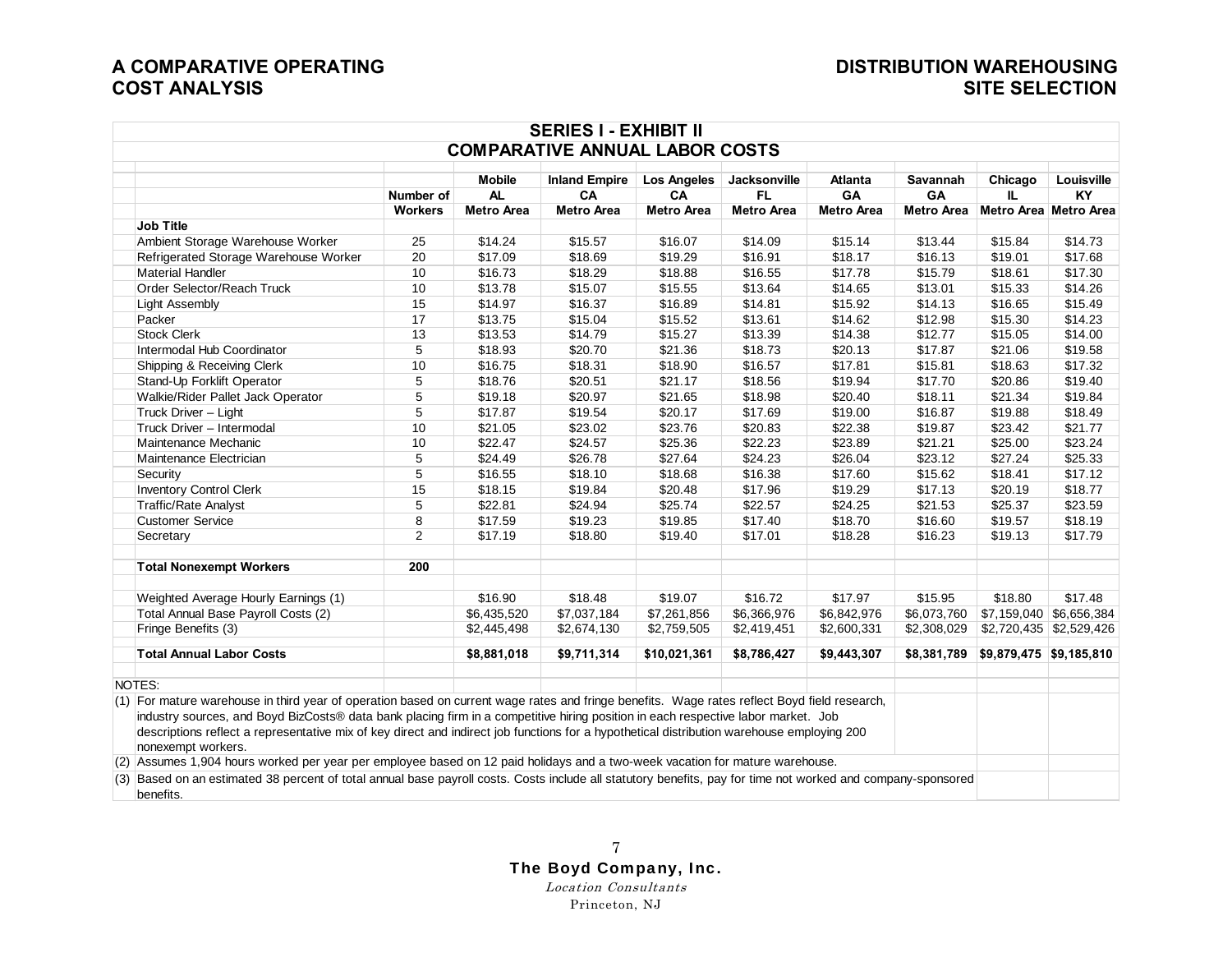|                                                       | <b>SERIES I - EXHIBIT III</b>                                                                                   |                        |                    |                       |                           |
|-------------------------------------------------------|-----------------------------------------------------------------------------------------------------------------|------------------------|--------------------|-----------------------|---------------------------|
|                                                       | ANNUAL ELECTRIC POWER AND NATURAL GAS COST COMPARISONS                                                          |                        |                    |                       |                           |
|                                                       |                                                                                                                 |                        |                    |                       | <b>Total Annual</b>       |
|                                                       |                                                                                                                 | <b>Annual Electric</b> | <b>Annual Cost</b> | <b>Annual Natural</b> | <b>Electric Power and</b> |
| Location                                              | <b>Electric Utility Company</b>                                                                                 | Power Cost (1)         | Per kWh (cents)    | Gas Cost (2)          | <b>Natural Gas Costs</b>  |
| Mobile, AL                                            | Alabama Power                                                                                                   | \$485,784              | 6.23               | \$304,800             | \$790,584                 |
| <b>Inland Empire, CA</b>                              | Southern California Edison                                                                                      | \$750,084              | 9.62               | \$507,000             | \$1,257,084               |
| Los Angeles, CA                                       | Southern California Edison                                                                                      | \$750,084              | 9.62               | \$507,000             | \$1,257,084               |
| Jacksonville, FL                                      | Jacksonville Electric Authority                                                                                 | \$619,944              | 7.95               | \$423,600             | \$1,043,544               |
| Atlanta, GA                                           | Georgia Power Company                                                                                           | \$585,180              | 7.50               | \$324,600             | \$909,780                 |
| Savannah, GA                                          | Georgia Power Company                                                                                           | \$585,180              | 7.50               | \$324,600             | \$909,780                 |
| Chicago, IL                                           | Commonwealth Edison Company                                                                                     | \$688,212              | 8.82               | \$367,800             | \$1,056,012               |
| Louisville, KY                                        | Louisville Gas & Electric Company                                                                               | \$485,352              | 6.22               | \$292,200             | \$777,552                 |
|                                                       |                                                                                                                 |                        |                    |                       |                           |
| NOTES:                                                |                                                                                                                 |                        |                    |                       |                           |
|                                                       | (1) Based on assumed monthly demand of 1,000 kW and 650,000 kWh monthly consumption. Annual costs               |                        |                    |                       |                           |
| reflect comparative industrial general service rates. |                                                                                                                 |                        |                    |                       |                           |
|                                                       | (2) Annual costs reflect an assumed monthly use of 50,000 therms of natural gas. Gas prices are based on latest |                        |                    |                       |                           |
| monthly state averages for industrial-use gas.        |                                                                                                                 |                        |                    |                       |                           |

### 8 The Boyd Company, Inc.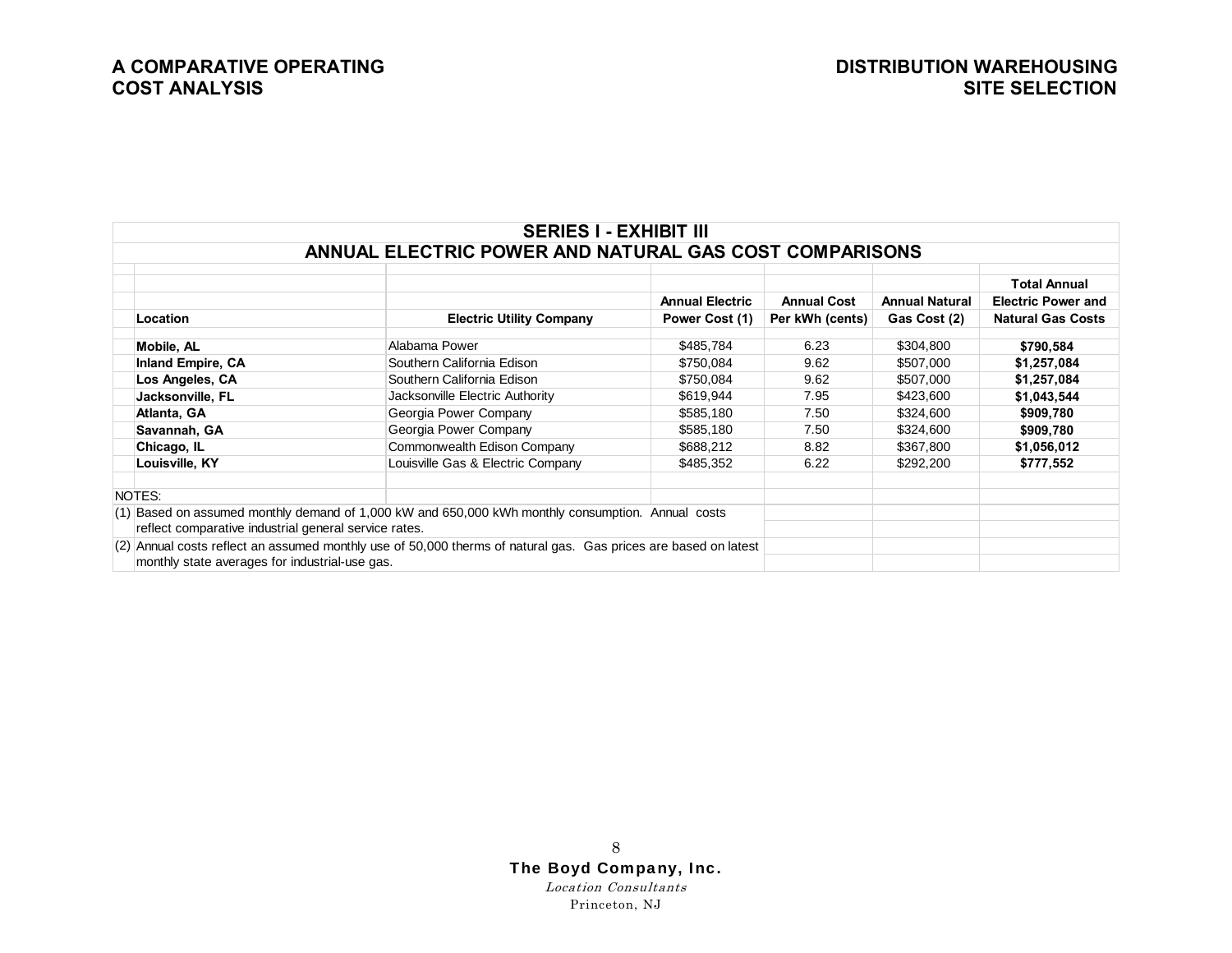|                                                                                                                                                                                                                                 |                   |                                                      | <b>SERIES I - EXHIBIT IV</b> |                     |                   |                   |                   |                   |
|---------------------------------------------------------------------------------------------------------------------------------------------------------------------------------------------------------------------------------|-------------------|------------------------------------------------------|------------------------------|---------------------|-------------------|-------------------|-------------------|-------------------|
|                                                                                                                                                                                                                                 |                   | <b>WAREHOUSE CONSTRUCTION AND AMORTIZATION COSTS</b> |                              |                     |                   |                   |                   |                   |
|                                                                                                                                                                                                                                 | <b>Mobile</b>     | <b>Inland Empire</b>                                 | <b>Los Angeles</b>           | <b>Jacksonville</b> | <b>Atlanta</b>    | Savannah          | Chicago           | Louisville        |
|                                                                                                                                                                                                                                 | <b>AL</b>         | <b>CA</b>                                            | <b>CA</b>                    | <b>FL</b>           | <b>GA</b>         | <b>GA</b>         | IL.               | <b>KY</b>         |
|                                                                                                                                                                                                                                 | <b>Metro Area</b> | <b>Metro Area</b>                                    | <b>Metro Area</b>            | <b>Metro Area</b>   | <b>Metro Area</b> | <b>Metro Area</b> | <b>Metro Area</b> | <b>Metro Area</b> |
| Site Acquisition: No. of Acres                                                                                                                                                                                                  | 30                | 30                                                   | 30                           | 30                  | 30                | 30                | 30                | 30                |
| Cost per Acre (1)                                                                                                                                                                                                               | \$62,500          | \$267,500                                            | \$309,500                    | \$68,500            | \$117,500         | \$63,500          | \$184,500         | \$70,500          |
| Site Improvement Cost (2)                                                                                                                                                                                                       |                   |                                                      |                              |                     |                   |                   |                   |                   |
| <b>Total Land Cost</b>                                                                                                                                                                                                          | \$1,875,000       | \$8,025,000                                          | \$9,285,000                  | \$2,055,000         | \$3,525,000       | \$1,905,000       | \$5,535,000       | \$2,115,000       |
| Construction Cost (3)                                                                                                                                                                                                           | \$26,661,956      | \$35,528,276                                         | \$35,495,118                 | \$26,834,376        | \$29,825,183      | \$26,283,960      | \$37,348,622      | \$29,997,602      |
| Machinery and Equipment                                                                                                                                                                                                         | \$20,000,000      | \$20,000,000                                         | \$20,000,000                 | \$20,000,000        | \$20,000,000      | \$20,000,000      | \$20,000,000      | \$20,000,000      |
| <b>Total Project Investment</b>                                                                                                                                                                                                 | \$48,536,956      | \$63,553,276                                         | \$64,780,118                 | \$48,889,376        | \$53,350,183      | \$48,188,960      | \$62,883,622      | \$52,112,602      |
| <b>Project Amortization</b>                                                                                                                                                                                                     |                   |                                                      |                              |                     |                   |                   |                   |                   |
| Cost of Funds (Interest)                                                                                                                                                                                                        | 3.0               | 3.0                                                  | 3.0                          | 3.0                 | 3.0               | 3.0               | 3.0               | 3.0               |
| Payment Factor (4)                                                                                                                                                                                                              | 0.0569            | 0.0569                                               | 0.0569                       | 0.0569              | 0.0569            | 0.0569            | 0.0569            | 0.0569            |
| <b>Total Annual Amortization Cost</b>                                                                                                                                                                                           | \$2,761,753       | \$3,616,181                                          | \$3,685,989                  | \$2,781,805         | \$3,035,625       | \$2,741,952       | \$3,578,078       | \$2,965,207       |
| NOTES:                                                                                                                                                                                                                          |                   |                                                      |                              |                     |                   |                   |                   |                   |
| (1) Boyd estimate only. Actual negotiated costs would vary by site specifics, including location, access, visibility, etc. Costs reflect fully<br>serviced industrially-zoned land within a controlled industrial park setting. |                   |                                                      |                              |                     |                   |                   |                   |                   |
| $(2)$ Land preparation costs limited to normal grading and held constant for purposes of analysis.                                                                                                                              |                   |                                                      |                              |                     |                   |                   |                   |                   |
| (3) Based on construction of fully equipped 750,000 sq. ft. industrial building. Geographic differentials in building costs are based on latest                                                                                 |                   |                                                      |                              |                     |                   |                   |                   |                   |
| BizCosts® construction cost index data.                                                                                                                                                                                         |                   |                                                      |                              |                     |                   |                   |                   |                   |
| (4) Assumes 25-year level amortization payments at 3.0 percent.                                                                                                                                                                 |                   |                                                      |                              |                     |                   |                   |                   |                   |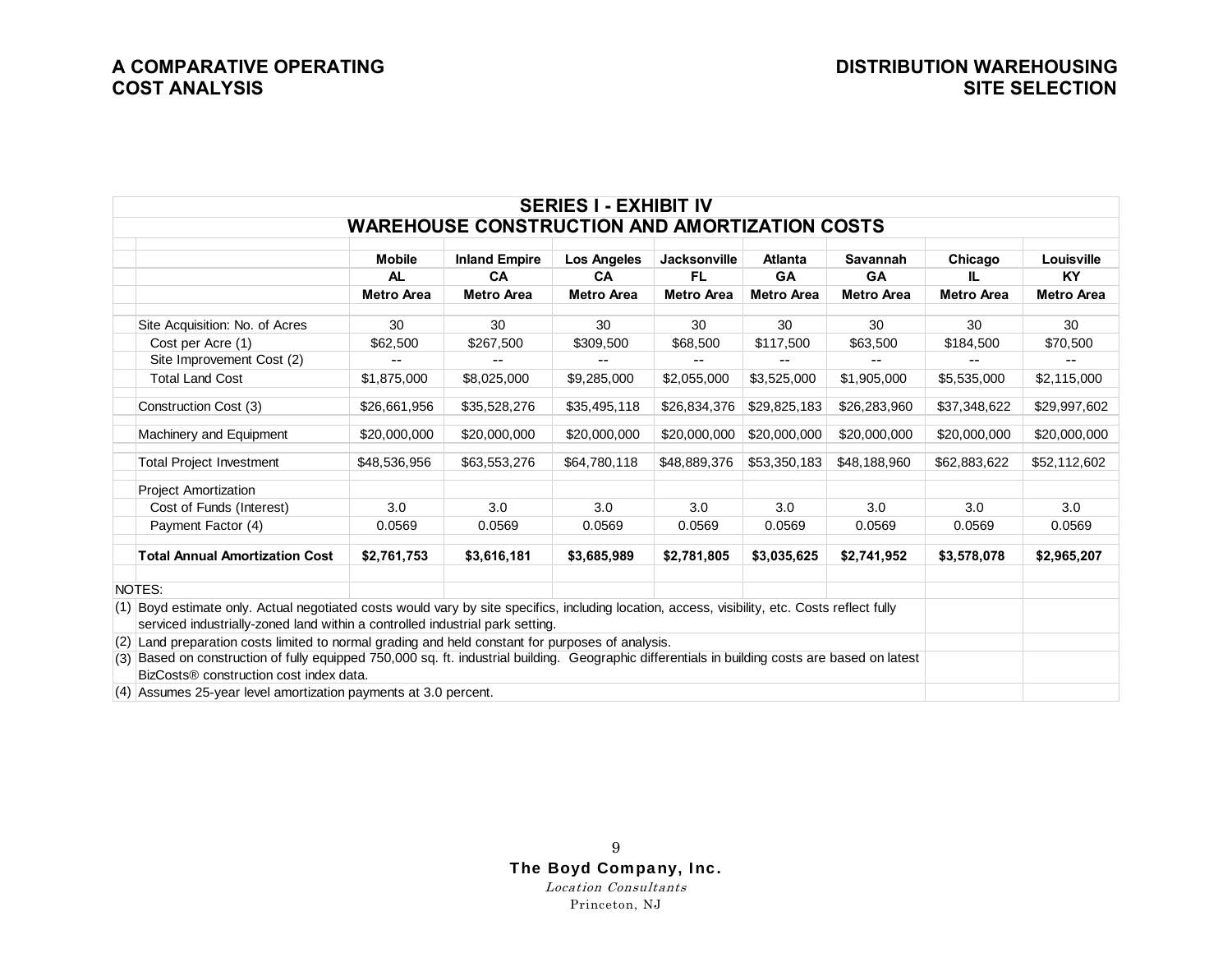|                                                                                                                                       |                   |                   | <b>SERIES I - EXHIBIT V</b>    |                     |                   |                   |                   |                   |
|---------------------------------------------------------------------------------------------------------------------------------------|-------------------|-------------------|--------------------------------|---------------------|-------------------|-------------------|-------------------|-------------------|
|                                                                                                                                       |                   |                   | AD VALOREM AND SALES TAX COSTS |                     |                   |                   |                   |                   |
|                                                                                                                                       | <b>Mobile</b>     | Inland Empire     | <b>Los Angeles</b>             | <b>Jacksonville</b> | <b>Atlanta</b>    | Savannah          | Chicago           | Louisville        |
|                                                                                                                                       | <b>AL</b>         | <b>CA</b>         | <b>CA</b>                      | <b>FL</b>           | GA                | GA                | IL.               | <b>KY</b>         |
|                                                                                                                                       | <b>Metro Area</b> | <b>Metro Area</b> | Metro Area                     | <b>Metro Area</b>   | <b>Metro Area</b> | <b>Metro Area</b> | <b>Metro Area</b> | <b>Metro Area</b> |
|                                                                                                                                       |                   |                   |                                |                     |                   |                   |                   |                   |
| Real Property Tax Cost                                                                                                                |                   |                   |                                |                     |                   |                   |                   |                   |
| Land Cost (1)                                                                                                                         | \$1,875,000       | \$8,025,000       | \$9,285,000                    | \$2,055,000         | \$3,525,000       | \$1,905,000       | \$5,535,000       | \$2,115,000       |
| Building Cost (2)                                                                                                                     | \$26,661,956      | \$35,528,276      | \$35,495,118                   | \$26,834,376        | \$29,825,183      | \$26,283,960      | \$37,348,622      | \$29,997,602      |
| Total                                                                                                                                 | \$28,536,956      | \$43,553,276      | \$44,780,118                   | \$28,889,376        | \$33,350,183      | \$28,188,960      | \$42,883,622      | \$32,112,602      |
| <b>Effective Tax Rate</b>                                                                                                             | \$12.70           | \$12.69           | \$11.37                        | \$18.89             | \$25.96           | \$16.68           | \$34.55           | \$11.79           |
| Real Property Tax Cost (3)                                                                                                            | \$362,419         | \$552,691         | \$509,150                      | \$545,720           | \$865,771         | \$470,192         | \$1,481,629       | \$378,608         |
| Sales Tax Cost                                                                                                                        |                   |                   |                                |                     |                   |                   |                   |                   |
| <b>Taxable Goods Purchases</b>                                                                                                        | \$5,000,000       | \$5,000,000       | \$5,000,000                    | \$5,000,000         | \$5,000,000       | \$5,000,000       | \$5,000,000       | \$5,000,000       |
| Sales Tax Rate (Percent)                                                                                                              | 10.50             | 8.75              | 8.75                           | 7.00                | 8.90              | 7.00              | 10.25             | 6.00              |
| Total Annual Sales Tax Cost (4)                                                                                                       | \$525,000         | \$437,500         | \$437,500                      | \$350,000           | \$445,000         | \$350,000         | \$512,500         | \$300,000         |
| <b>Total Annual Ad Valorem and</b><br><b>Sales Tax Costs</b>                                                                          | \$887,419         | \$990,191         | \$946,650                      | \$895,720           | \$1,310,771       | \$820,192         | \$1,994,129       | \$678,608         |
| NOTES:                                                                                                                                |                   |                   |                                |                     |                   |                   |                   |                   |
| (1) See Exhibit IV.                                                                                                                   |                   |                   |                                |                     |                   |                   |                   |                   |
| $(2)$ See Exhibit IV.                                                                                                                 |                   |                   |                                |                     |                   |                   |                   |                   |
| (3) Based on nominal real property tax rate and assessment practices at each location based on \$1,000 of valuation. Petitions for    |                   |                   |                                |                     |                   |                   |                   |                   |
| abatements and lower assessments not considered. Effective tax rates are considered representative property tax levy amounts.         |                   |                   |                                |                     |                   |                   |                   |                   |
| Actual rates will vary based on alternate municipal, school, fire and special assessment districts within each surveyed metropolitan  |                   |                   |                                |                     |                   |                   |                   |                   |
| $(4)$ Based on prevailing local and state sales tax levies on taxable purchases of supplies, furnishings, equipment and other taxable |                   |                   |                                |                     |                   |                   |                   |                   |
| goods.                                                                                                                                |                   |                   |                                |                     |                   |                   |                   |                   |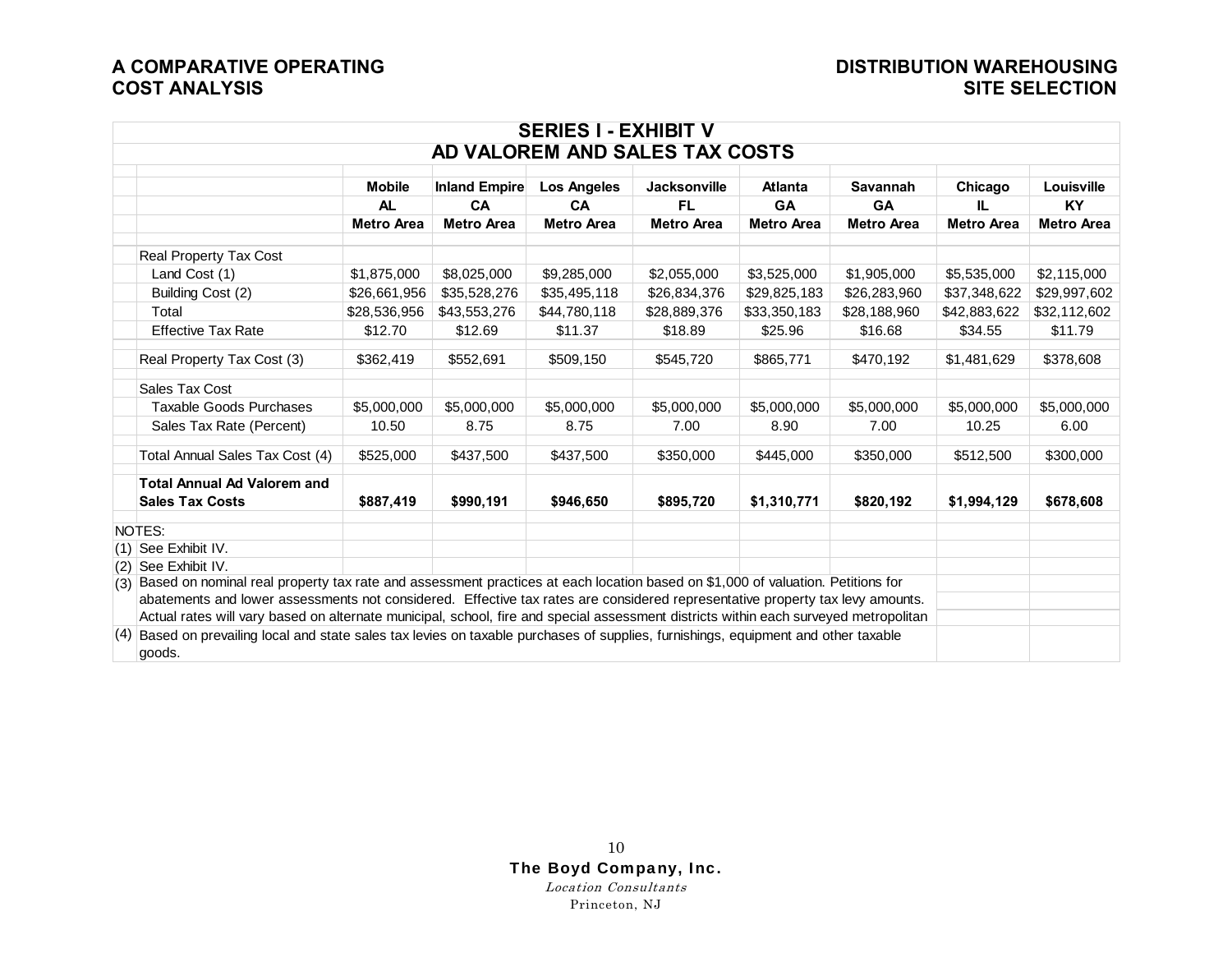| <b>SERIES I - EXHIBIT VI</b>                                                                                                                 |                  |               |                                    |                   |                     |                   |                   |                   |                   |  |
|----------------------------------------------------------------------------------------------------------------------------------------------|------------------|---------------|------------------------------------|-------------------|---------------------|-------------------|-------------------|-------------------|-------------------|--|
|                                                                                                                                              |                  |               | <b>OUTBOUND SHIPPING COSTS (1)</b> |                   |                     |                   |                   |                   |                   |  |
|                                                                                                                                              | Annual           | <b>Mobile</b> | <b>Inland Empire</b>               | Los Angeles       | <b>Jacksonville</b> | <b>Atlanta</b>    | <b>Savannah</b>   | Chicago           | Louisville        |  |
| <b>Market Region</b>                                                                                                                         | <b>Shipments</b> | <b>AL</b>     | <b>CA</b>                          | <b>CA</b>         | FL.                 | <b>GA</b>         | <b>GA</b>         | IL.               | <b>KY</b>         |  |
| <b>Destination</b>                                                                                                                           | $(1,000$ lbs.)   | Metro Area    | Metro Area                         | <b>Metro Area</b> | Metro Area          | <b>Metro Area</b> | <b>Metro Area</b> | <b>Metro Area</b> | <b>Metro Area</b> |  |
|                                                                                                                                              |                  |               |                                    |                   |                     |                   |                   |                   |                   |  |
| Boston, MA                                                                                                                                   | 7,800            | \$887,981     | \$1,880,978                        | \$1,861,093       | \$714,610           | \$680,433         | \$635,071         | \$610,215         | \$602,137         |  |
| New York, NY                                                                                                                                 | 7,800            | \$755,312     | \$1,800,134                        | \$1,734,762       | \$581,693           | \$548,199         | \$499,916         | \$509,921         | \$458,904         |  |
| Washington, DC                                                                                                                               | 7,800            | \$600,583     | \$1,742,965                        | \$1,658,019       | \$441,691           | \$396,577         | \$359,853         | \$452,690         | \$375,698         |  |
| Philadelphia, PA                                                                                                                             | 7,800            | \$687,268     | \$1,664,731                        | \$1,684,615       | \$525,083           | \$483,449         | \$443,680         | \$471,643         | \$417,581         |  |
| Charlotte, NC                                                                                                                                | 7,800            | \$355,689     | \$1,633,598                        | \$1,497,947       | \$238,618           | \$151,684         | \$156,779         | \$485,748         | \$294,109         |  |
| Atlanta, GA                                                                                                                                  | 7,800            | \$204,068     | \$1,487,445                        | \$1,351,794       | \$215,004           | \$9,321           | \$154,542         | \$457,972         | \$261,423         |  |
| Jacksonville, FL                                                                                                                             | 7,800            | \$251,170     | \$1,702,325                        | \$1,503,229       | \$9,321             | \$215,004         | \$86,996          | \$672,914         | \$476,365         |  |
| Miami, FL                                                                                                                                    | 7,800            | \$447,781     | \$1,899,620                        | \$1,699,840       | \$214,880           | \$411,553         | \$301,628         | \$869,463         | \$672,976         |  |
|                                                                                                                                              |                  |               |                                    |                   |                     |                   |                   |                   |                   |  |
| <b>Totals</b>                                                                                                                                | 62,400           | \$4,189,852   | \$13,811,796                       | \$12,991,299      | \$2,940,900         | \$2,896,220       | \$2,638,465       | \$4,530,566       | \$3,559,193       |  |
|                                                                                                                                              |                  |               |                                    |                   |                     |                   |                   |                   |                   |  |
| NOTES:                                                                                                                                       |                  |               |                                    |                   |                     |                   |                   |                   |                   |  |
| (1) Annual charges reflect truckload lots of 30,000 lbs. using private over-the-road carrier to each market city location. Projected charges |                  |               |                                    |                   |                     |                   |                   |                   |                   |  |
| based on estimated \$2.39 per mile which includes cost factors such as labor, fuel, maintenance, insurance certificates and operating        |                  |               |                                    |                   |                     |                   |                   |                   |                   |  |
| rights. Presented locations reflect a hypothetical U.S. East Coast market region. Destination locations each receive five truckload          |                  |               |                                    |                   |                     |                   |                   |                   |                   |  |
| shipments per week.                                                                                                                          |                  |               |                                    |                   |                     |                   |                   |                   |                   |  |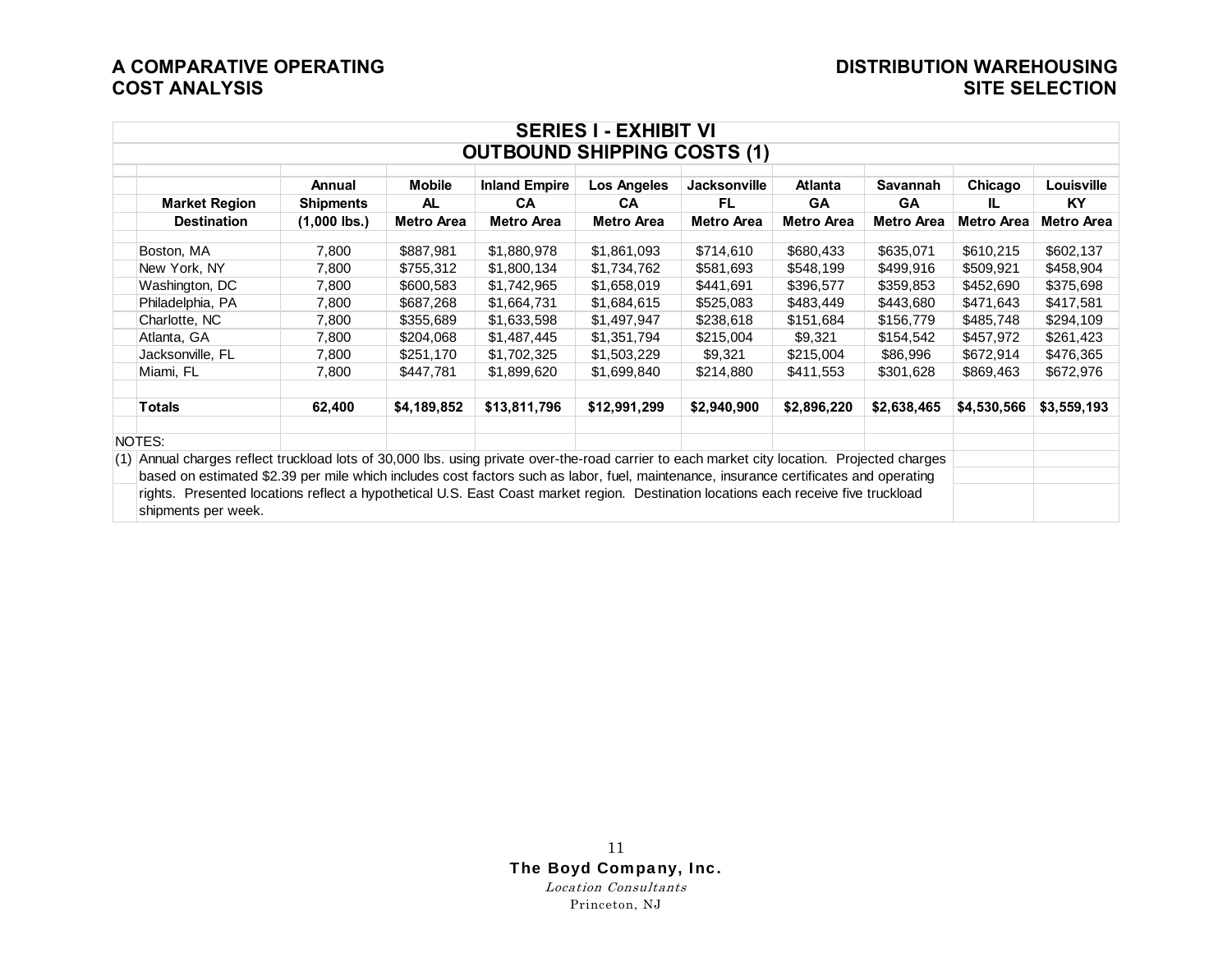### **COMPARATIVE OPERATING COST ANALYSIS II**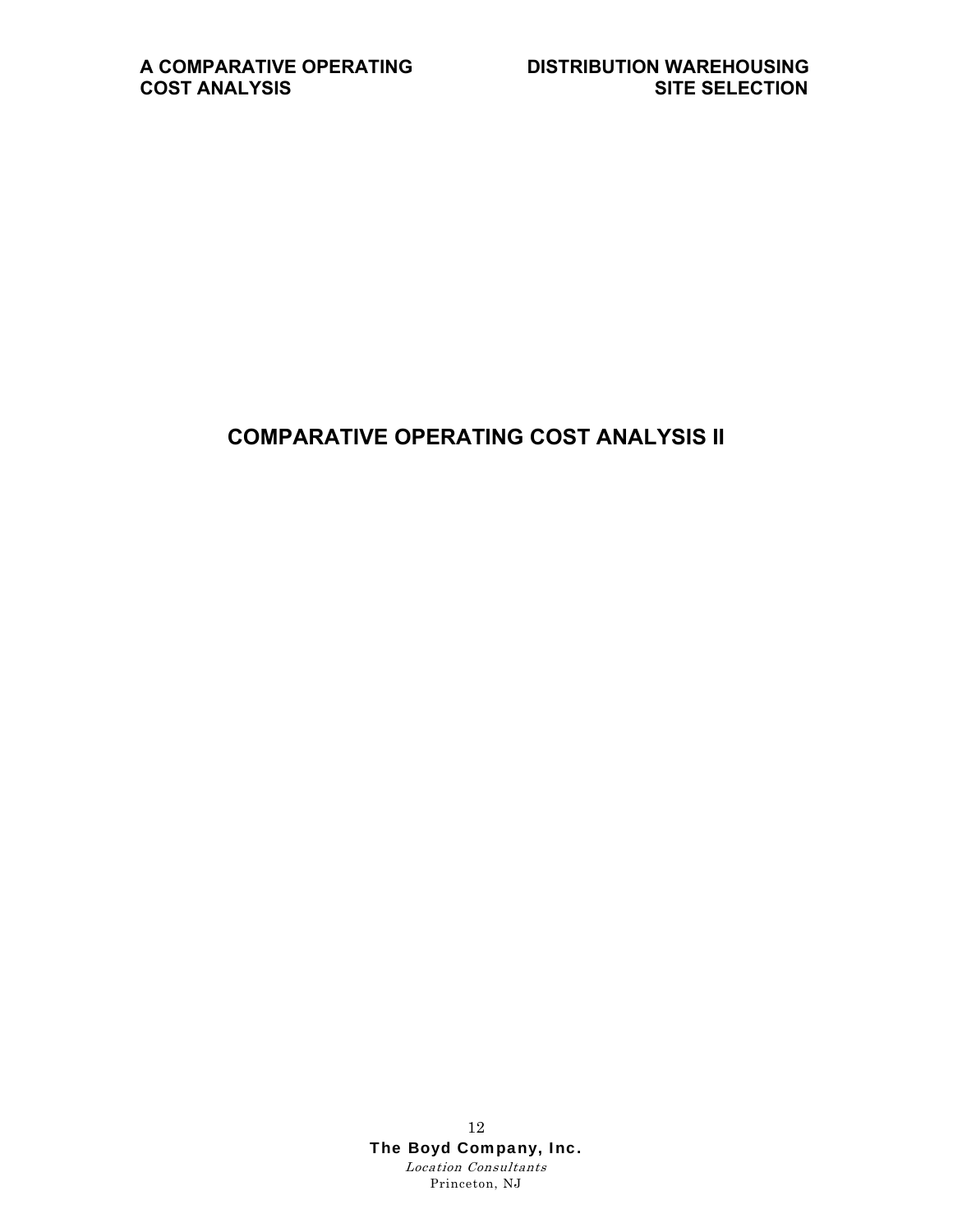|     |                                                                                                           |                   |                   | <b>SERIES II - EXHIBIT I</b> |                   |                      |                   |                   |
|-----|-----------------------------------------------------------------------------------------------------------|-------------------|-------------------|------------------------------|-------------------|----------------------|-------------------|-------------------|
|     | <b>COMPARATIVE ANNUAL OPERATING COST SIMULATION SUMMARY(1)</b>                                            |                   |                   |                              |                   |                      |                   |                   |
|     |                                                                                                           | <b>Northern</b>   | <b>Southern</b>   | <b>Charlotte</b>             | <b>Columbus</b>   | <b>Lehigh Valley</b> | <b>Charleston</b> | <b>Dillon</b>     |
|     |                                                                                                           | NJ                | <b>NJ</b>         | NC                           | OH                | PA                   | <b>SC</b>         | <b>SC</b>         |
|     |                                                                                                           | <b>Metro Area</b> | <b>Metro Area</b> | <b>Metro Area</b>            | <b>Metro Area</b> | <b>Metro Area</b>    | <b>Metro Area</b> | <b>Metro Area</b> |
|     | Nonexempt Labor (2)                                                                                       |                   |                   |                              |                   |                      |                   |                   |
|     | Weighted Average Hourly Earnings                                                                          | \$20.32           | \$19.30           | \$18.17                      | \$18.24           | \$17.47              | \$16.14           | \$15.71           |
|     | Annual Base Payroll Costs                                                                                 | \$7,737,856       | \$7,349,440       | \$6,919,136                  | \$6,945,792       | \$6,652,576          | \$6,146,112       | \$5,982,368       |
|     | <b>Fringe Benefits</b>                                                                                    | \$2,940,385       | \$2,792,787       | \$2,629,272                  | \$2,639,401       | \$2,527,979          | \$2,335,523       | \$2,273,300       |
|     | <b>Total Annual Labor Costs</b>                                                                           | \$10,678,241      | \$10,142,227      | \$9,548,408                  | \$9,585,193       | \$9,180,555          | \$8,481,635       | \$8,255,668       |
|     | Electric Power Costs (3)                                                                                  | \$601,104         | \$601,104         | \$473,580                    | \$629,604         | \$495,444            | \$588,624         | \$508,728         |
|     | Natural Gas Power Costs (4)                                                                               | \$476,400         | \$476,400         | \$401,400                    | \$320,400         | \$472,800            | \$372,000         | \$372,000         |
|     | Amortization Costs (5)                                                                                    | \$3,863,944       | \$3,620,440       | \$2,730,210                  | \$3,058,067       | \$3,293,811          | \$2,706,312       | \$2,608,902       |
|     | Property and Sales Tax Costs (6)                                                                          | \$1,636,320       | \$1,278,406       | \$736,627                    | \$1,630,299       | \$1,340,776          | \$1,475,686       | \$1,281,249       |
|     | Shipping Costs (7)                                                                                        | \$2,681,341       | \$2,438,436       | \$2,409,355                  | \$3,184,614       | \$2,567,874          | \$2,666,117       | \$2,330,933       |
|     | <b>Total Annual Geographically-Variable</b><br><b>Operating Costs</b>                                     | \$19,937,350      | \$18,557,013      | \$16,299,580                 | \$18,408,177      | \$17,351,260         | \$16,290,374      | \$15,357,480      |
|     | NOTES:                                                                                                    |                   |                   |                              |                   |                      |                   |                   |
| (1) | Includes all major geographically-variable operating costs. Start-up and relocation costs not considered. |                   |                   |                              |                   |                      |                   |                   |
| (2) | See Exhibit II.                                                                                           |                   |                   |                              |                   |                      |                   |                   |
| (3) | See Exhibit III.                                                                                          |                   |                   |                              |                   |                      |                   |                   |
| (4) | See Exhibit III.                                                                                          |                   |                   |                              |                   |                      |                   |                   |
| (5) | See Exhibit IV.                                                                                           |                   |                   |                              |                   |                      |                   |                   |
| (6) | See Exhibit V.                                                                                            |                   |                   |                              |                   |                      |                   |                   |
| (7) | See Exhibit VI.                                                                                           |                   |                   |                              |                   |                      |                   |                   |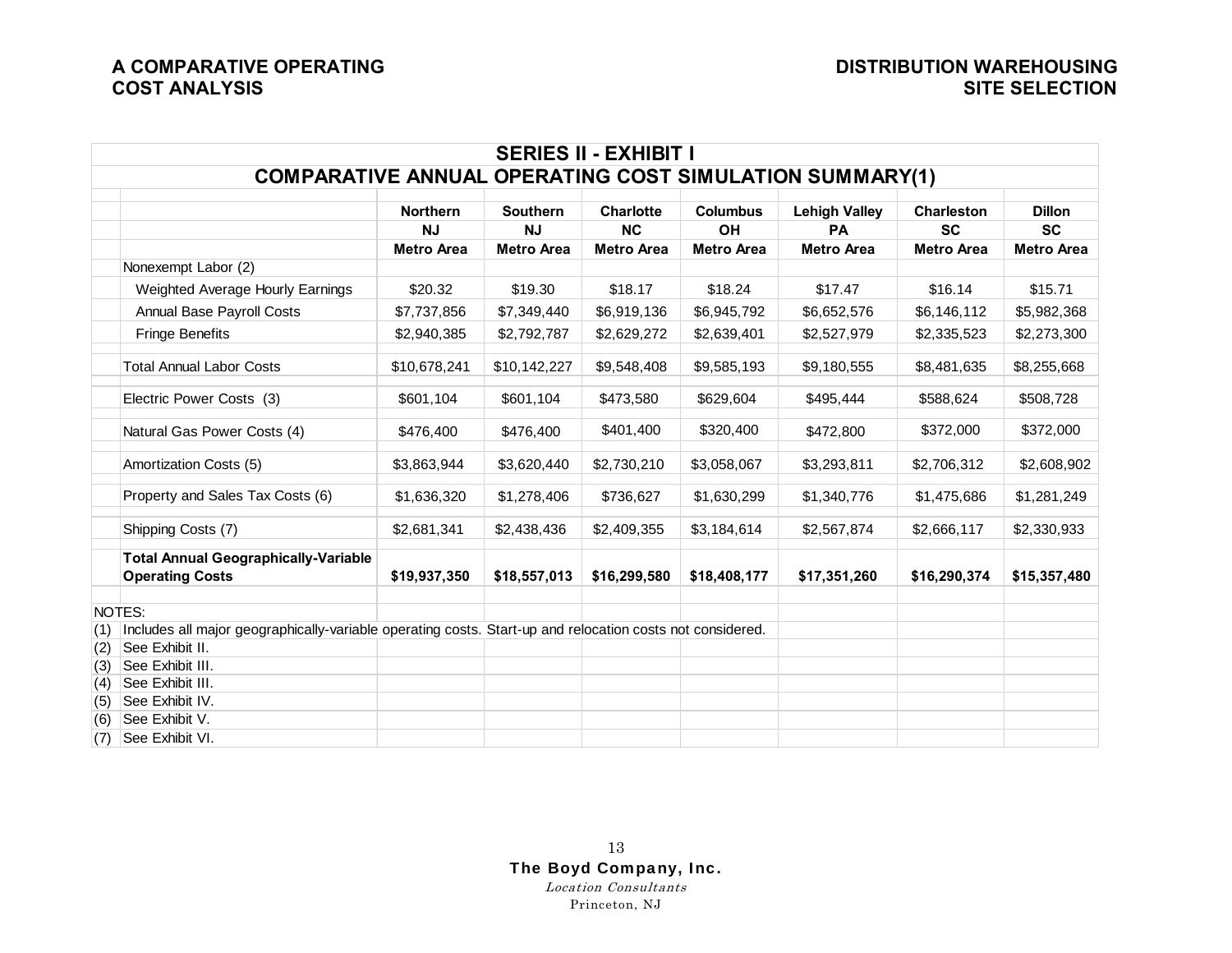|                                                                                                                                                                                                                                                                                   |                     |                              | <b>SERIES II - EXHIBIT II</b>         |                        |                       |                            |                         |                            |
|-----------------------------------------------------------------------------------------------------------------------------------------------------------------------------------------------------------------------------------------------------------------------------------|---------------------|------------------------------|---------------------------------------|------------------------|-----------------------|----------------------------|-------------------------|----------------------------|
|                                                                                                                                                                                                                                                                                   |                     |                              | <b>COMPARATIVE ANNUAL LABOR COSTS</b> |                        |                       |                            |                         |                            |
|                                                                                                                                                                                                                                                                                   |                     |                              |                                       |                        |                       |                            |                         |                            |
|                                                                                                                                                                                                                                                                                   | Number of           | <b>Northern</b><br><b>NJ</b> | Southern<br><b>NJ</b>                 | <b>Charlotte</b><br>NC | <b>Columbus</b><br>OH | <b>Lehigh Valley</b><br>PA | <b>Charleston</b><br>SC | <b>Dillon</b><br><b>SC</b> |
|                                                                                                                                                                                                                                                                                   | <b>Workers</b>      | <b>Metro Area</b>            | <b>Metro Area</b>                     | <b>Metro Area</b>      | <b>Metro Area</b>     | <b>Metro Area</b>          | <b>Metro Area</b>       | <b>Metro Area</b>          |
| <b>Job Title</b>                                                                                                                                                                                                                                                                  |                     |                              |                                       |                        |                       |                            |                         |                            |
| Ambient Storage Warehouse Worker                                                                                                                                                                                                                                                  | 25                  | \$17.12                      | \$16.26                               | \$15.31                | \$15.37               | \$14.72                    | \$13.60                 | \$13.24                    |
| Refrigerated Storage Warehouse Worker                                                                                                                                                                                                                                             | 20                  | \$20.55                      | \$19.52                               | \$18.38                | \$18.45               | \$17.67                    | \$16.32                 | \$15.89                    |
| <b>Material Handler</b>                                                                                                                                                                                                                                                           | 10                  | \$20.11                      | \$19.10                               | \$17.98                | \$18.05               | \$17.29                    | \$15.97                 | \$15.55                    |
| Order Selector/Reach Truck                                                                                                                                                                                                                                                        | 10                  | \$16.57                      | \$15.74                               | \$14.82                | \$14.88               | \$14.25                    | \$13.16                 | \$12.82                    |
| <b>Light Assembly</b>                                                                                                                                                                                                                                                             | 15                  | \$18.00                      | \$17.09                               | \$16.10                | \$16.16               | \$15.48                    | \$14.30                 | \$13.92                    |
| Packer                                                                                                                                                                                                                                                                            | 17                  | \$16.53                      | \$15.70                               | \$14.79                | \$14.84               | \$14.22                    | \$13.13                 | \$12.79                    |
| <b>Stock Clerk</b>                                                                                                                                                                                                                                                                | 13                  | \$16.27                      | \$15.45                               | \$14.55                | \$14.60               | \$13.99                    | \$12.92                 | \$12.58                    |
| Intermodal Hub Coordinator                                                                                                                                                                                                                                                        | 5                   | \$22.76                      | \$21.61                               | \$20.35                | \$20.43               | \$19.57                    | \$18.08                 | \$17.60                    |
| Shipping & Receiving Clerk                                                                                                                                                                                                                                                        | 10                  | \$20.13                      | \$19.12                               | \$18.01                | \$18.08               | \$17.31                    | \$15.99                 | \$15.57                    |
| Stand-Up Forklift Operator                                                                                                                                                                                                                                                        | 5                   | \$22.55                      | \$21.42                               | \$20.17                | \$20.25               | \$19.39                    | \$17.91                 | \$17.44                    |
| Walkie/Rider Pallet Jack Operator                                                                                                                                                                                                                                                 | 5                   | \$23.06                      | \$21.90                               | \$20.62                | \$20.71               | \$19.83                    | \$18.32                 | \$17.84                    |
| Truck Driver - Light                                                                                                                                                                                                                                                              | 5                   | \$21.49                      | \$20.41                               | \$19.22                | \$19.29               | \$18.48                    | \$17.07                 | \$16.62                    |
| Truck Driver - Intermodal                                                                                                                                                                                                                                                         | 10                  | \$25.31                      | \$24.04                               | \$22.63                | \$22.72               | \$21.76                    | \$20.10                 | \$19.57                    |
| Maintenance Mechanic                                                                                                                                                                                                                                                              | 10                  | \$27.02                      | \$25.66                               | \$24.16                | \$24.25               | \$23.23                    | \$21.46                 | \$20.89                    |
| Maintenance Electrician                                                                                                                                                                                                                                                           | 5                   | \$29.44                      | \$27.97                               | \$26.33                | \$26.43               | \$25.32                    | \$23.39                 | \$22.77                    |
| Security                                                                                                                                                                                                                                                                          | 5                   | \$19.90                      | \$18.90                               | \$17.80                | \$17.87               | \$17.11                    | \$15.81                 | \$15.39                    |
| <b>Inventory Control Clerk</b>                                                                                                                                                                                                                                                    | 15                  | \$21.82                      | \$20.72                               | \$19.51                | \$19.59               | \$18.76                    | \$17.33                 | \$16.87                    |
| <b>Traffic/Rate Analyst</b>                                                                                                                                                                                                                                                       | 5                   | \$27.42                      | \$26.04                               |                        |                       |                            | \$21.78                 | \$21.20                    |
|                                                                                                                                                                                                                                                                                   |                     |                              |                                       | \$24.52                | \$24.62               | \$23.58                    |                         |                            |
| <b>Customer Service</b>                                                                                                                                                                                                                                                           | 8<br>$\overline{2}$ | \$21.15                      | \$20.08                               | \$18.91                | \$18.99               | \$18.18                    | \$16.80                 | \$16.35                    |
| Secretary                                                                                                                                                                                                                                                                         |                     | \$20.67                      | \$19.63                               | \$18.49                | \$18.56               | \$17.77                    | \$16.42                 | \$15.99                    |
| <b>Total Nonexempt Workers</b>                                                                                                                                                                                                                                                    | 200                 |                              |                                       |                        |                       |                            |                         |                            |
| Weighted Average Hourly Earnings (1)                                                                                                                                                                                                                                              |                     | \$20.32                      | \$19.30                               | \$18.17                | \$18.24               | \$17.47                    | \$16.14                 | \$15.71                    |
| Total Annual Base Payroll Costs (2)                                                                                                                                                                                                                                               |                     | \$7,737,856                  | \$7,349,440                           | \$6,919,136            | \$6,945,792           | \$6,652,576                | \$6,146,112             | \$5,982,368                |
| Fringe Benefits (3)                                                                                                                                                                                                                                                               |                     | \$2,940,385                  | \$2,792,787                           | \$2,629,272            | \$2,639,401           | \$2,527,979                | \$2,335,523             | \$2,273,300                |
|                                                                                                                                                                                                                                                                                   |                     |                              |                                       |                        |                       |                            |                         |                            |
| <b>Total Annual Labor Costs</b>                                                                                                                                                                                                                                                   |                     | \$10,678,241                 | \$10,142,227                          | \$9,548,408            | \$9,585,193           | \$9,180,555                | \$8,481,635             | \$8,255,668                |
| NOTES:                                                                                                                                                                                                                                                                            |                     |                              |                                       |                        |                       |                            |                         |                            |
| (1) For mature warehouse in third year of operation based on current wage rates and fringe benefits. Wage rates reflect Boyd field research,<br>industry sources, and Boyd BizCosts® data bank placing firm in a competitive hiring position in each respective labor market. Job |                     |                              |                                       |                        |                       |                            |                         |                            |
| descriptions reflect a representative mix of key direct and indirect job functions for a hypothetical distribution warehouse employing 200<br>nonexempt workers.                                                                                                                  |                     |                              |                                       |                        |                       |                            |                         |                            |
| (2) Assumes 1,904 hours worked per year per employee based on 12 paid holidays and a two-week vacation for mature warehouse.                                                                                                                                                      |                     |                              |                                       |                        |                       |                            |                         |                            |
| (3) Based on an estimated 38 percent of total annual base payroll costs. Costs include all statutory benefits, pay for time not worked and company-sponsored<br>benefits.                                                                                                         |                     |                              |                                       |                        |                       |                            |                         |                            |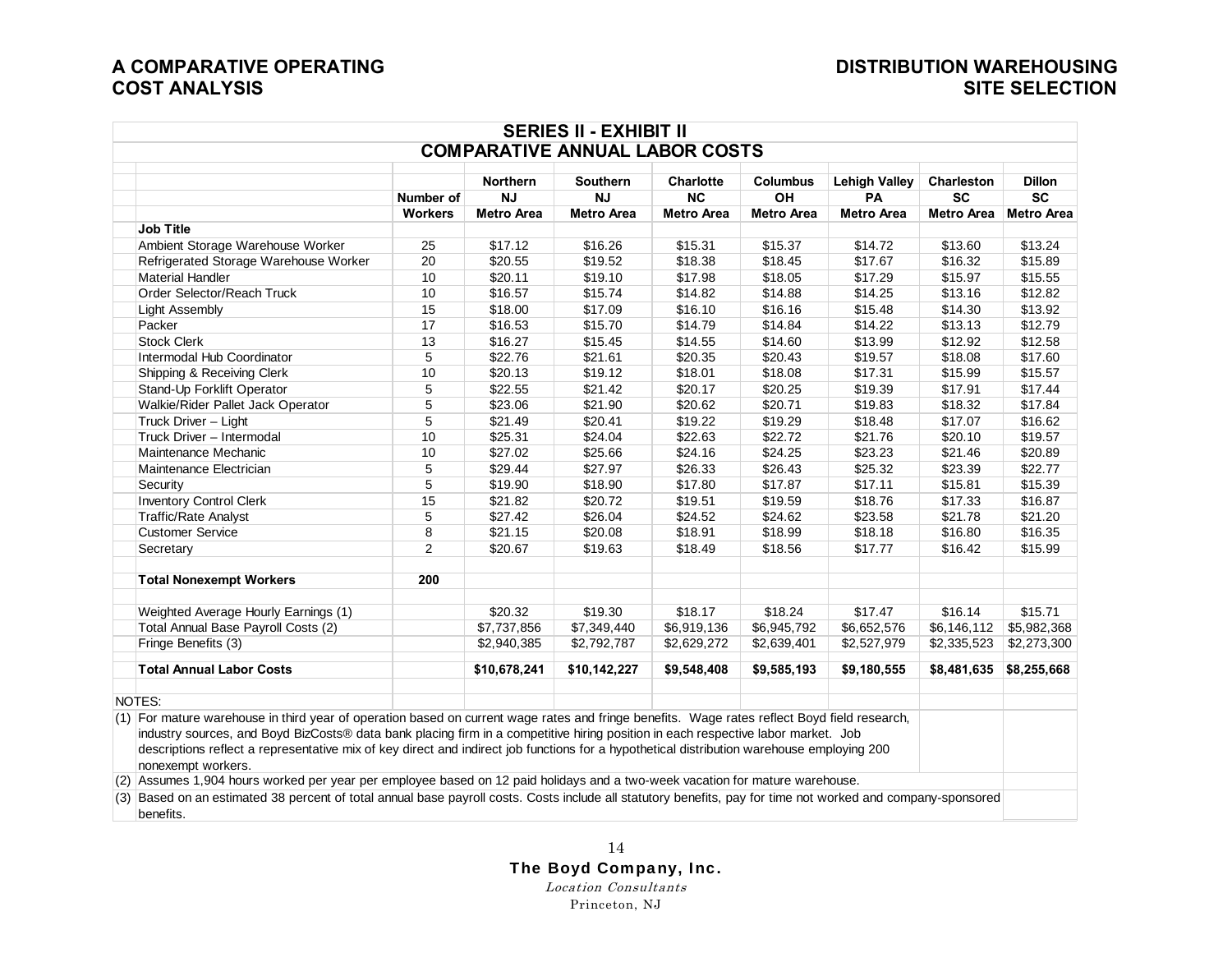|                                                                                                                                                                   | <b>SERIES II - EXHIBIT III</b>                         |                        |                    |                       |                                                  |
|-------------------------------------------------------------------------------------------------------------------------------------------------------------------|--------------------------------------------------------|------------------------|--------------------|-----------------------|--------------------------------------------------|
|                                                                                                                                                                   | ANNUAL ELECTRIC POWER AND NATURAL GAS COST COMPARISONS |                        |                    |                       |                                                  |
|                                                                                                                                                                   |                                                        | <b>Annual Electric</b> | <b>Annual Cost</b> | <b>Annual Natural</b> | <b>Total Annual</b><br><b>Electric Power and</b> |
| Location                                                                                                                                                          | <b>Electric Utility Company</b>                        | Power Cost (1)         | Per kWh (cents)    | Gas Cost (2)          | <b>Natural Gas Costs</b>                         |
| Northern, NJ                                                                                                                                                      | PSE&G                                                  | \$601,104              | 7.71               | \$476,400             | \$1,077,504                                      |
| Southern, NJ                                                                                                                                                      | PSE&G                                                  | \$601,104              | 7.71               | \$476,400             | \$1,077,504                                      |
| <b>Charlotte, NC</b>                                                                                                                                              | Duke Energy Carolinas                                  | \$473,580              | 6.07               | \$401,400             | \$874,980                                        |
| <b>Columbus, OH</b>                                                                                                                                               | AEP-Columbus Southern Power                            | \$629,604              | 8.07               | \$320,400             | \$950,004                                        |
| Lehigh Valley, PA                                                                                                                                                 | <b>PPL Electric Utilities Corporation</b>              | \$495,444              | 6.35               | \$472,800             | \$968,244                                        |
| <b>Charleston, SC</b>                                                                                                                                             | South Carolina Electric & Gas Company                  | \$588,624              | 7.55               | \$372,000             | \$960,624                                        |
| Dillon, SC                                                                                                                                                        | Duke Energy Progress                                   | \$508,728              | 7.55               | \$372,000             | \$880,728                                        |
| NOTES:                                                                                                                                                            |                                                        |                        |                    |                       |                                                  |
| $(1)$ Based on assumed monthly demand of 1,000 kW and 650,000 kWh monthly consumption. Annual costs<br>reflect comparative industrial general service rates.      |                                                        |                        |                    |                       |                                                  |
| (2) Annual costs reflect an assumed monthly use of 50,000 therms of natural gas. Gas prices are based on<br>latest monthly state averages for industrial-use gas. |                                                        |                        |                    |                       |                                                  |

### 15 The Boyd Company, Inc.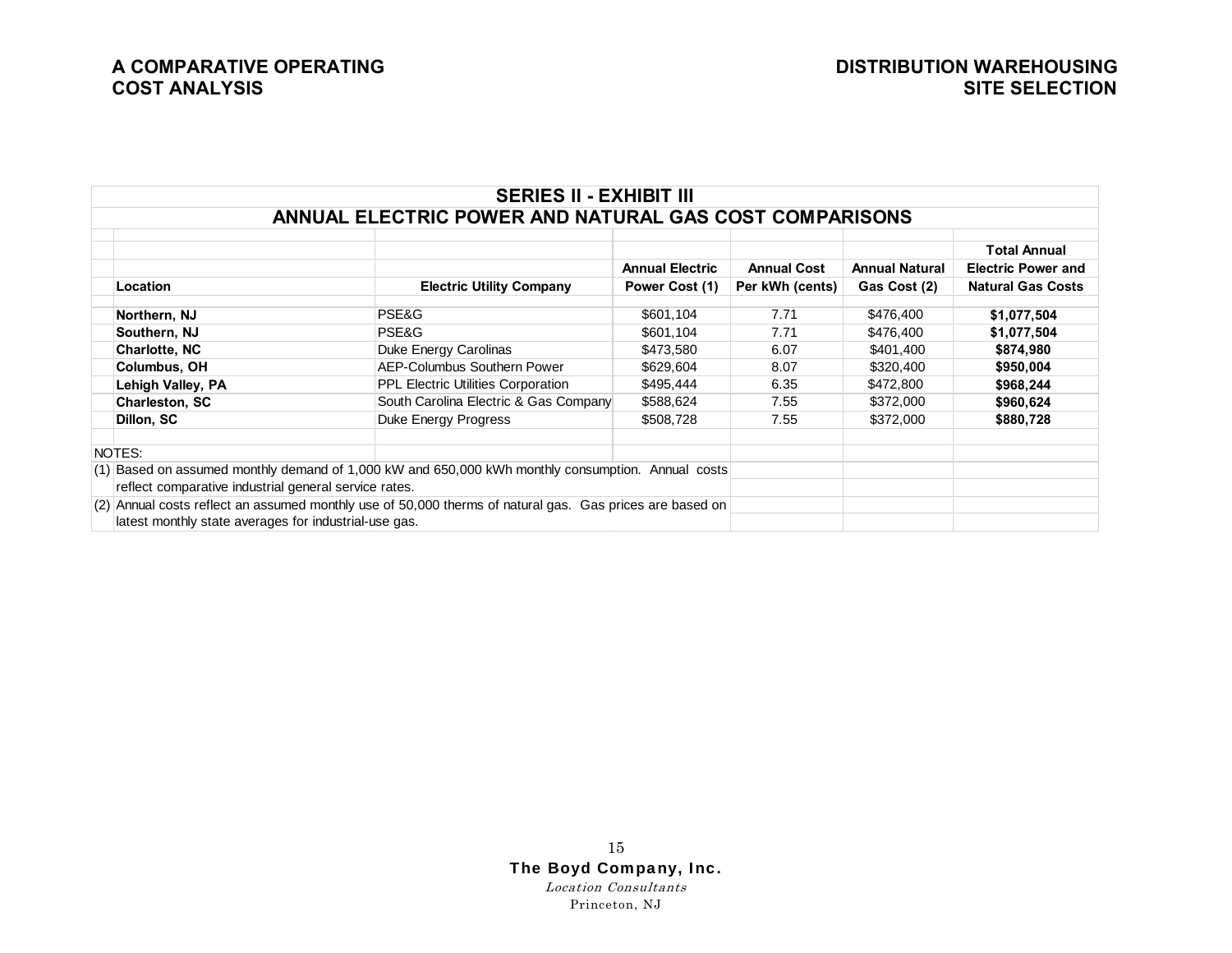|                                                                                                                                                                                                                                 |                                                      |                   | <b>SERIES II - EXHIBIT IV</b> |                   |                      |                   |                   |
|---------------------------------------------------------------------------------------------------------------------------------------------------------------------------------------------------------------------------------|------------------------------------------------------|-------------------|-------------------------------|-------------------|----------------------|-------------------|-------------------|
|                                                                                                                                                                                                                                 | <b>WAREHOUSE CONSTRUCTION AND AMORTIZATION COSTS</b> |                   |                               |                   |                      |                   |                   |
|                                                                                                                                                                                                                                 | <b>Northern</b>                                      | <b>Southern</b>   | <b>Charlotte</b>              | <b>Columbus</b>   | <b>Lehigh Valley</b> | <b>Charleston</b> | <b>Dillon</b>     |
|                                                                                                                                                                                                                                 | <b>NJ</b>                                            | <b>NJ</b>         | <b>NC</b>                     | <b>OH</b>         | <b>PA</b>            | <b>SC</b>         | <b>SC</b>         |
|                                                                                                                                                                                                                                 | <b>Metro Area</b>                                    | <b>Metro Area</b> | <b>Metro Area</b>             | <b>Metro Area</b> | <b>Metro Area</b>    | <b>Metro Area</b> | <b>Metro Area</b> |
| Site Acquisition: No. of Acres                                                                                                                                                                                                  | 30                                                   | 30                | 30                            | 30                | 30                   | 30                | 30                |
| Cost per Acre (1)                                                                                                                                                                                                               | \$318,500                                            | \$258,500         | \$79,500                      | \$74,500          | \$148,500            | \$65,500          | \$25,500          |
| Site Improvement Cost (2)                                                                                                                                                                                                       |                                                      |                   |                               |                   |                      |                   |                   |
| <b>Total Land Cost</b>                                                                                                                                                                                                          | \$9,555,000                                          | \$7,755,000       | \$2,385,000                   | \$2,235,000       | \$4,455,000          | \$1,965,000       | \$765,000         |
| Construction Cost (3)                                                                                                                                                                                                           | \$38,352,633                                         | \$35,873,113      | \$25,597,600                  | \$31,509,585      | \$33,432,720         | \$25,597,600      | \$25,085,648      |
| Machinery and Equipment                                                                                                                                                                                                         | \$20,000,000                                         | \$20,000,000      | \$20,000,000                  | \$20,000,000      | \$20,000,000         | \$20,000,000      | \$20,000,000      |
| <b>Total Project Investment</b>                                                                                                                                                                                                 | \$67,907,633                                         | \$63,628,113      | \$47,982,600                  | \$53,744,585      | \$57,887,720         | \$47,562,600      | \$45,850,648      |
| <b>Project Amortization</b>                                                                                                                                                                                                     |                                                      |                   |                               |                   |                      |                   |                   |
| Cost of Funds (Interest)                                                                                                                                                                                                        | 3.0                                                  | 3.0               | 3.0                           | 3.0               | 3.0                  | 3.0               | 3.0               |
| Payment Factor (4)                                                                                                                                                                                                              | 0.0569                                               | 0.0569            | 0.0569                        | 0.0569            | 0.0569               | 0.0569            | 0.0569            |
| <b>Total Annual Amortization Cost</b>                                                                                                                                                                                           | \$3,863,944                                          | \$3,620,440       | \$2,730,210                   | \$3,058,067       | \$3,293,811          | \$2,706,312       | \$2,608,902       |
| NOTES:                                                                                                                                                                                                                          |                                                      |                   |                               |                   |                      |                   |                   |
| (1) Boyd estimate only. Actual negotiated costs would vary by site specifics, including location, access, visibility, etc. Costs reflect fully<br>serviced industrially-zoned land within a controlled industrial park setting. |                                                      |                   |                               |                   |                      |                   |                   |
| Land preparation costs limited to normal grading and held constant for purposes of analysis.<br>(2)                                                                                                                             |                                                      |                   |                               |                   |                      |                   |                   |
| (3) Based on construction of fully equipped 750,000 sq. ft. industrial building. Geographic differentials in building costs are based on latest<br>BizCosts® construction cost index data.                                      |                                                      |                   |                               |                   |                      |                   |                   |
| $(4)$ Assumes 25-year level amortization payments at 3.0 percent.                                                                                                                                                               |                                                      |                   |                               |                   |                      |                   |                   |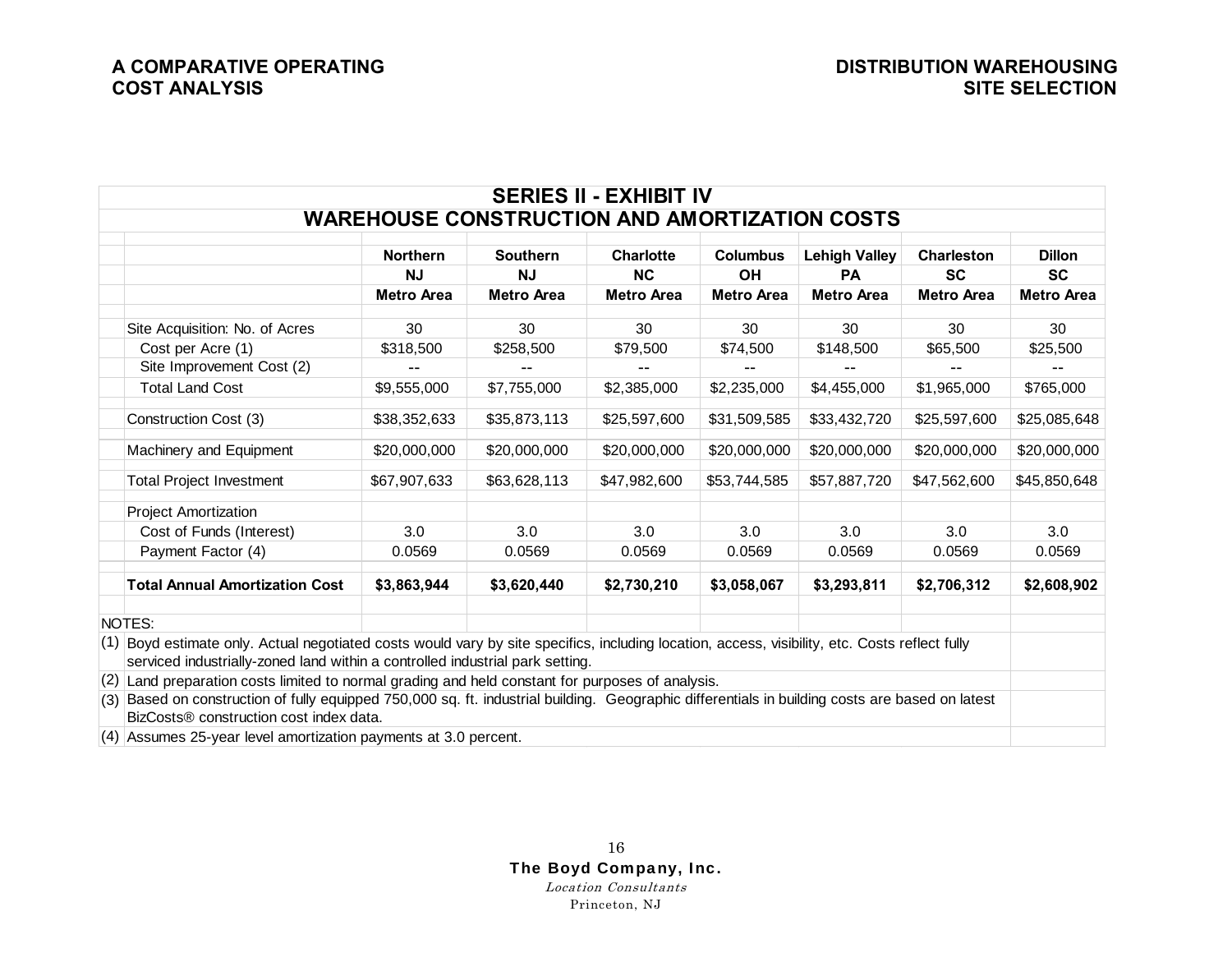| <b>SERIES II - EXHIBIT V</b>                                                                                                           |                   |                   |                                |                   |                      |                   |                   |  |
|----------------------------------------------------------------------------------------------------------------------------------------|-------------------|-------------------|--------------------------------|-------------------|----------------------|-------------------|-------------------|--|
|                                                                                                                                        |                   |                   | AD VALOREM AND SALES TAX COSTS |                   |                      |                   |                   |  |
|                                                                                                                                        | <b>Northern</b>   | <b>Southern</b>   | <b>Charlotte</b>               | <b>Columbus</b>   | <b>Lehigh Valley</b> | <b>Charleston</b> | <b>Dillon</b>     |  |
|                                                                                                                                        | <b>NJ</b>         | <b>NJ</b>         | <b>NC</b>                      | <b>OH</b>         | <b>PA</b>            | <b>SC</b>         | <b>SC</b>         |  |
|                                                                                                                                        | <b>Metro Area</b> | <b>Metro Area</b> | <b>Metro Area</b>              | <b>Metro Area</b> | <b>Metro Area</b>    | <b>Metro Area</b> | <b>Metro Area</b> |  |
| Real Property Tax Cost                                                                                                                 |                   |                   |                                |                   |                      |                   |                   |  |
| Land Cost (1)                                                                                                                          | \$9,555,000       | \$7,755,000       | \$2,385,000                    | \$2,235,000       | \$4,455,000          | \$1,965,000       | \$765,000         |  |
| Building Cost (2)                                                                                                                      | \$38,352,633      | \$35,873,113      | \$25,597,600                   | \$31,509,585      | \$33,432,720         | \$25,597,600      | \$25,085,648      |  |
| Total                                                                                                                                  | \$47,907,633      | \$43,628,113      | \$27,982,600                   | \$33,744,585      | \$37,887,720         | \$27,562,600      | \$25,850,648      |  |
| <b>Effective Tax Rate</b>                                                                                                              | \$26.85           | \$21.28           | \$13.37                        | \$37.20           | \$27.47              | \$38.12           | \$34.09           |  |
| Real Property Tax Cost (3)                                                                                                             | \$1,286,320       | \$928,406         | \$374,127                      | \$1,255,299       | \$1,040,776          | \$1,050,686       | \$881,249         |  |
| Sales Tax Cost                                                                                                                         |                   |                   |                                |                   |                      |                   |                   |  |
| <b>Taxable Goods Purchases</b>                                                                                                         | \$5,000,000       | \$5,000,000       | \$5,000,000                    | \$5,000,000       | \$5,000,000          | \$5,000,000       | \$5,000,000       |  |
| Sales Tax Rate (Percent)                                                                                                               | 7.00              | 7.00              | 7.25                           | 7.5               | 6.00                 | 8.50              | 8.00              |  |
| Total Annual Sales Tax Cost (4)                                                                                                        | \$350,000         | \$350,000         | \$362,500                      | \$375,000         | \$300,000            | \$425,000         | \$400,000         |  |
| <b>Total Annual Ad Valorem and</b>                                                                                                     |                   |                   |                                |                   |                      |                   |                   |  |
| <b>Sales Tax Costs</b>                                                                                                                 | \$1,636,320       | \$1,278,406       | \$736,627                      | \$1,630,299       | \$1,340,776          | \$1,475,686       | \$1,281,249       |  |
| NOTES:                                                                                                                                 |                   |                   |                                |                   |                      |                   |                   |  |
| $(1)$ See Exhibit IV.                                                                                                                  |                   |                   |                                |                   |                      |                   |                   |  |
| See Exhibit IV.<br>(2)                                                                                                                 |                   |                   |                                |                   |                      |                   |                   |  |
| Based on nominal real property tax rate and assessment practices at each location based on \$1,000 of valuation. Petitions for<br>(3)  |                   |                   |                                |                   |                      |                   |                   |  |
| abatements and lower assessments not considered. Effective tax rates are considered representative property tax levy amounts.          |                   |                   |                                |                   |                      |                   |                   |  |
| Actual rates will vary based on alternate municipal, school, fire and special assessment districts within each surveyed metropolitan   |                   |                   |                                |                   |                      |                   |                   |  |
| Based on prevailing local and state sales tax levies on taxable purchases of supplies, furnishings, equipment and other taxable<br>(4) |                   |                   |                                |                   |                      |                   |                   |  |
| goods.                                                                                                                                 |                   |                   |                                |                   |                      |                   |                   |  |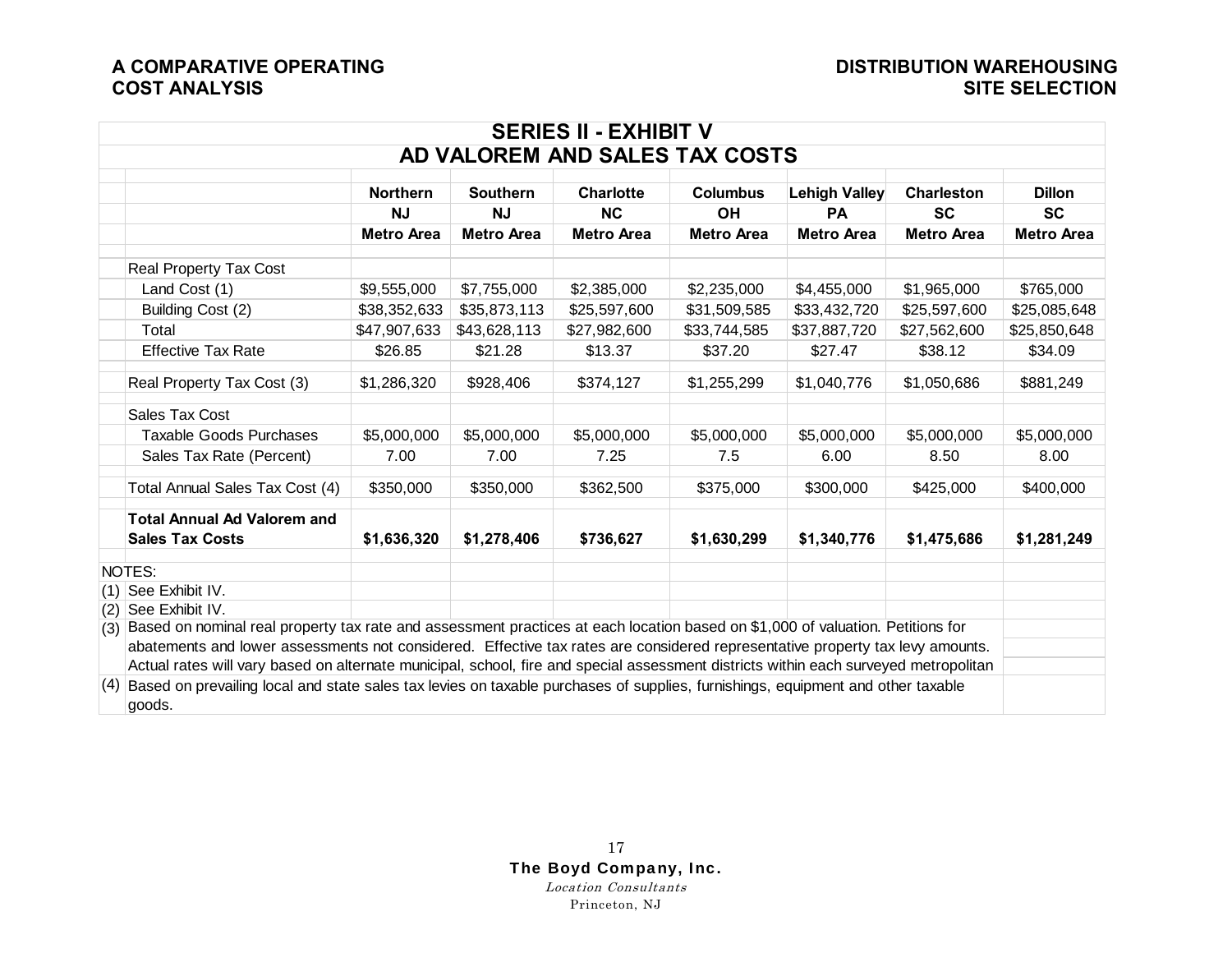| <b>SERIES II - EXHIBIT VI</b> |                                                                                                                                              |                            |                              |                              |                                    |                              |                            |                                |                     |
|-------------------------------|----------------------------------------------------------------------------------------------------------------------------------------------|----------------------------|------------------------------|------------------------------|------------------------------------|------------------------------|----------------------------|--------------------------------|---------------------|
|                               |                                                                                                                                              |                            |                              |                              | <b>OUTBOUND SHIPPING COSTS (1)</b> |                              |                            |                                |                     |
|                               |                                                                                                                                              |                            |                              |                              |                                    |                              |                            |                                |                     |
|                               | <b>Market Region</b>                                                                                                                         | Annual<br><b>Shipments</b> | <b>Northern</b><br><b>NJ</b> | <b>Southern</b><br><b>NJ</b> | <b>Charlotte</b><br><b>NC</b>      | <b>Columbus</b><br><b>OH</b> | Lehigh Valley<br><b>PA</b> | <b>Charleston</b><br><b>SC</b> | <b>Dillon</b><br>SC |
|                               | <b>Destination</b>                                                                                                                           | $(1,000$ lbs.)             | <b>Metro Area</b>            | <b>Metro Area</b>            | <b>Metro Area</b>                  | <b>Metro Area</b>            | <b>Metro Area</b>          | <b>Metro Area</b>              | <b>Metro Area</b>   |
|                               |                                                                                                                                              |                            |                              |                              |                                    |                              |                            |                                |                     |
|                               | Boston, MA                                                                                                                                   | 7,800                      | \$139,815                    | \$187,663                    | \$521,976                          | \$474,128                    | \$190,770                  | \$603,379                      | \$504,577           |
|                               | New York, NY                                                                                                                                 | 7,800                      | \$12,428                     | \$54,062                     | \$453,187                          | \$333,257                    | \$57,977                   | \$473,072                      | \$373,896           |
|                               | Washington, DC                                                                                                                               | 7,800                      | \$143,233                    | \$91,719                     | \$246,820                          | \$246,634                    | \$112,660                  | \$333,070                      | \$233,833           |
|                               | Philadelphia, PA                                                                                                                             | 7,800                      | \$54,683                     | \$6,214                      | \$334,935                          | \$291,437                    | \$37,905                   | \$416,959                      | \$317,535           |
|                               | Charlotte, NC                                                                                                                                | 7,800                      | \$402,170                    | \$336,302                    | \$9,321                            | \$265,959                    | \$347,860                  | \$129,811                      | \$71,150            |
|                               | Atlanta, GA                                                                                                                                  | 7,800                      | \$548,261                    | \$485,748                    | \$151,373                          | \$352,707                    | \$493,889                  | \$198,289                      | \$197,854           |
|                               | Jacksonville, FL                                                                                                                             | 7,800                      | \$582,625                    | \$531,048                    | \$238,556                          | \$502,526                    | \$556,091                  | \$148,453                      | \$208,728           |
|                               | Miami, FL                                                                                                                                    | 7,800                      | \$798,126                    | \$745,680                    | \$453,187                          | \$717,966                    | \$770,722                  | \$363,084                      | \$423,360           |
|                               |                                                                                                                                              |                            |                              |                              |                                    |                              |                            |                                |                     |
|                               | Totals                                                                                                                                       | 54,600                     | \$2,681,341                  | \$2,438,436                  | \$2,409,355                        | \$3,184,614                  | \$2,567,874                | \$2,666,117                    | \$2,330,933         |
|                               |                                                                                                                                              |                            |                              |                              |                                    |                              |                            |                                |                     |
|                               | NOTES:                                                                                                                                       |                            |                              |                              |                                    |                              |                            |                                |                     |
|                               | (1) Annual charges reflect truckload lots of 30,000 lbs. using private over-the-road carrier to each market city location. Projected charges |                            |                              |                              |                                    |                              |                            |                                |                     |
|                               | based on estimated \$2.39 per mile which includes cost factors such as labor, fuel, maintenance, insurance certificates and operating        |                            |                              |                              |                                    |                              |                            |                                |                     |
|                               | rights. Presented locations reflect a hypothetical U.S. East Coast market region. Destination locations each receive five truckload          |                            |                              |                              |                                    |                              |                            |                                |                     |
|                               | shipments per week.                                                                                                                          |                            |                              |                              |                                    |                              |                            |                                |                     |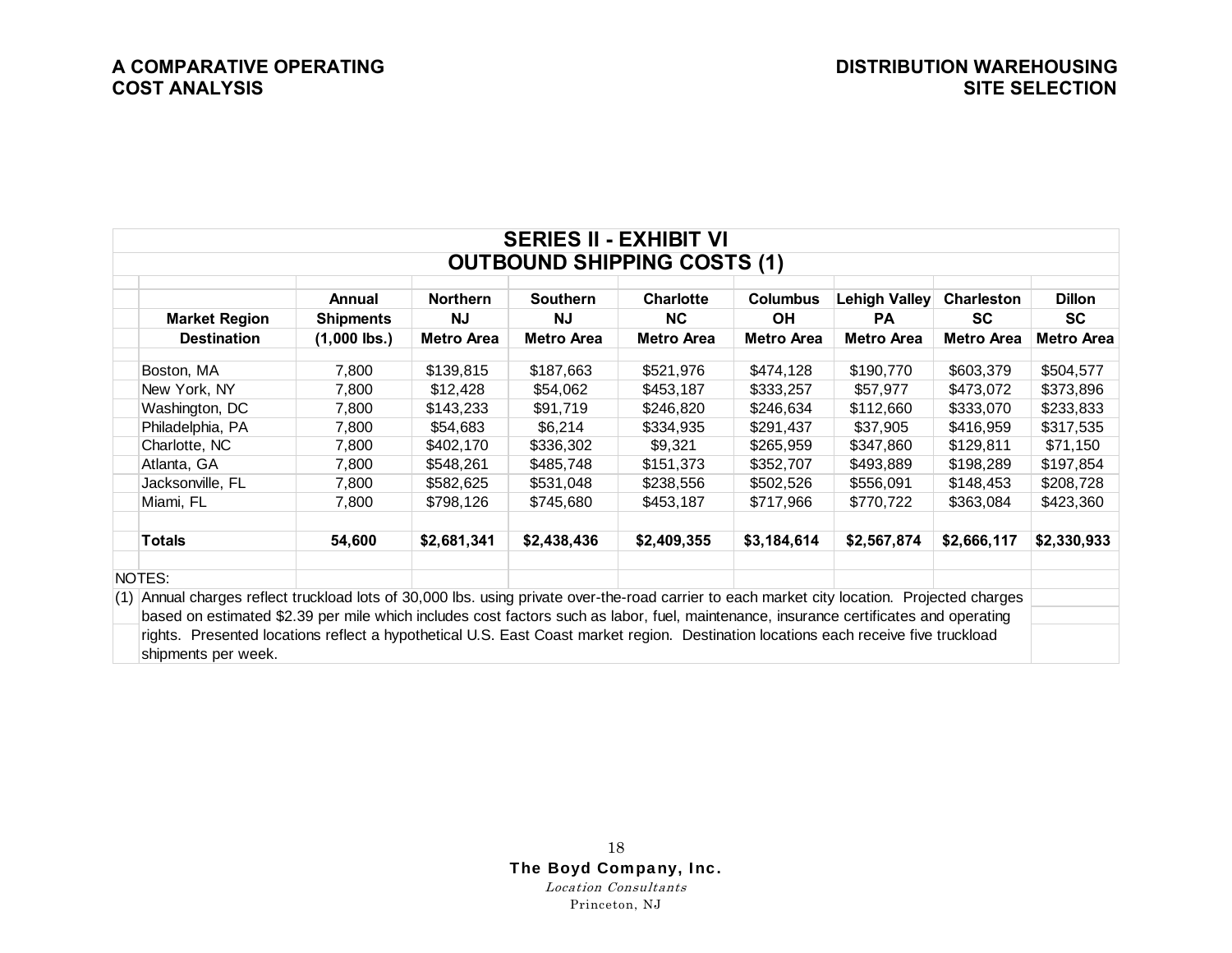### **COMPARATIVE OPERATING COST ANALYSIS III**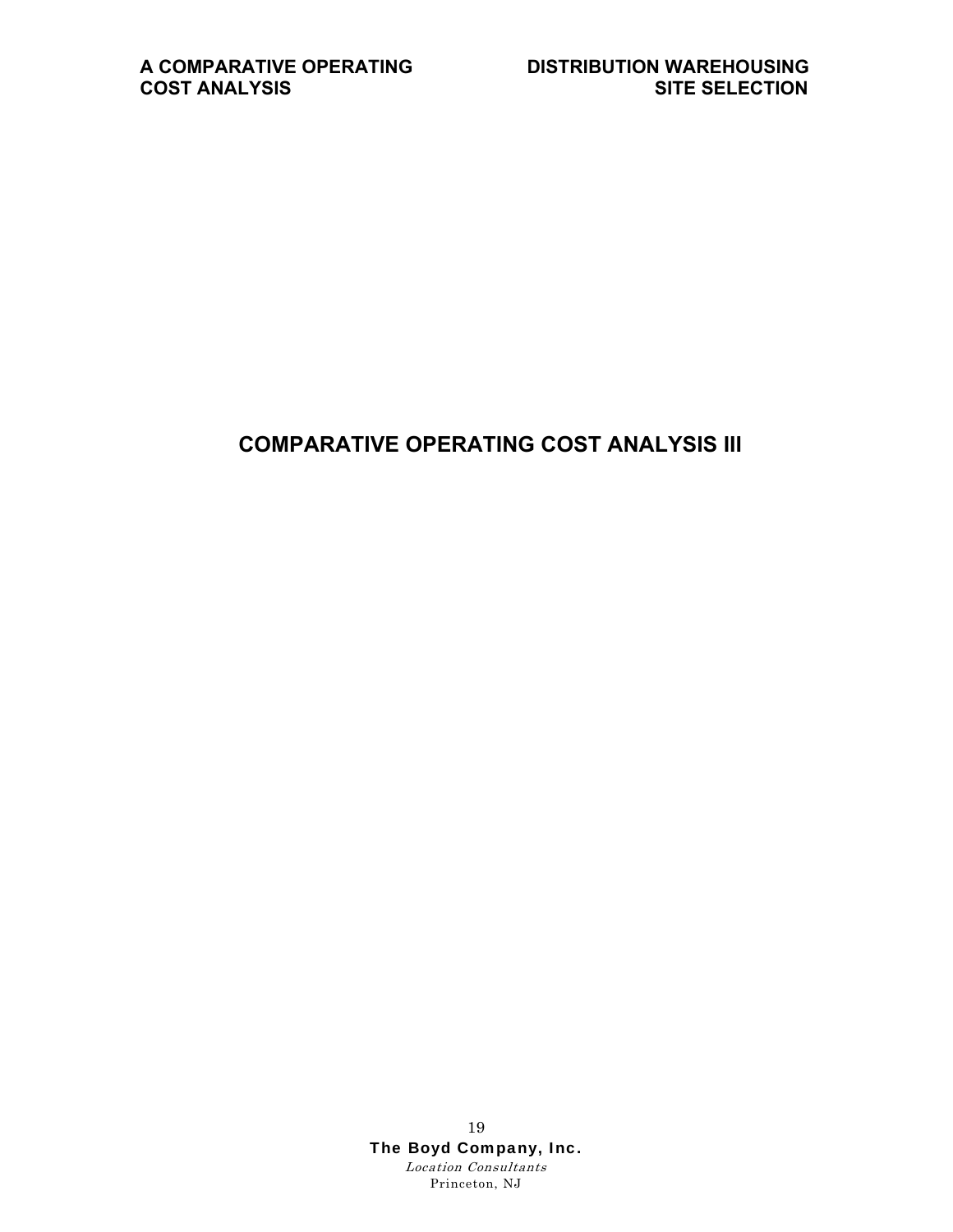|     | <b>SERIES III - EXHIBIT I</b>                                                                             |                        |                   |                   |                   |                   |  |  |  |
|-----|-----------------------------------------------------------------------------------------------------------|------------------------|-------------------|-------------------|-------------------|-------------------|--|--|--|
|     | <b>COMPARATIVE ANNUAL OPERATING COST SIMULATION SUMMARY(1)</b>                                            |                        |                   |                   |                   |                   |  |  |  |
|     |                                                                                                           | Greenville/Spartanburg | <b>Memphis</b>    | <b>Nashville</b>  | <b>Houston</b>    | <b>Norfolk</b>    |  |  |  |
|     |                                                                                                           | <b>SC</b>              | <b>TN</b>         | <b>TN</b>         | <b>TX</b>         | <b>VA</b>         |  |  |  |
|     |                                                                                                           | <b>Metro Area</b>      | <b>Metro Area</b> | <b>Metro Area</b> | <b>Metro Area</b> | <b>Metro Area</b> |  |  |  |
|     | Nonexempt Labor (2)                                                                                       |                        |                   |                   |                   |                   |  |  |  |
|     | Weighted Average Hourly Earnings                                                                          | \$15.98                | \$16.65           | \$17.06           | \$18.59           | \$17.87           |  |  |  |
|     | <b>Annual Base Payroll Costs</b>                                                                          | \$6,085,184            | \$6,340,320       | \$6,496,448       | \$7,079,072       | \$6,804,896       |  |  |  |
|     | <b>Fringe Benefits</b>                                                                                    | \$2,312,370            | \$2,409,322       | \$2,468,650       | \$2,690,047       | \$2,585,860       |  |  |  |
|     | <b>Total Annual Labor Costs</b>                                                                           | \$8,397,554            | \$8,749,642       | \$8,965,098       | \$9,769,119       | \$9,390,756       |  |  |  |
|     | Electric Power Costs (3)                                                                                  | \$482,112              | \$501,024         | \$477,168         | \$448,200         | \$414,156         |  |  |  |
|     | Natural Gas Power Costs (4)                                                                               | \$372,000              | \$351,600         | \$351,600         | \$230,400         | \$306,600         |  |  |  |
|     | Amortization Costs (5)                                                                                    | \$2,650,779            | \$2,876,417       | \$2,909,218       | \$2,935,003       | \$2,827,328       |  |  |  |
|     | Property and Sales Tax Costs (6)                                                                          | \$1,242,496            | \$1,202,167       | \$951,219         | \$1,247,206       | \$688,931         |  |  |  |
|     | Shipping Costs (7)                                                                                        | \$2,594,965            | \$4,385,840       | \$3,487,981       | \$6,413,843       | \$2,421,844       |  |  |  |
|     | <b>Total Annual Geographically-Variable</b><br><b>Operating Costs</b>                                     | \$15,739,906           | \$18,066,690      | \$17,142,284      | \$21,043,771      | \$16,049,615      |  |  |  |
|     | NOTES:                                                                                                    |                        |                   |                   |                   |                   |  |  |  |
| (1) | Includes all major geographically-variable operating costs. Start-up and relocation costs not considered. |                        |                   |                   |                   |                   |  |  |  |
| (2) | See Exhibit II.                                                                                           |                        |                   |                   |                   |                   |  |  |  |
| (3) | See Exhibit III.                                                                                          |                        |                   |                   |                   |                   |  |  |  |
| (4) | See Exhibit III.                                                                                          |                        |                   |                   |                   |                   |  |  |  |
| (5) | See Exhibit IV.                                                                                           |                        |                   |                   |                   |                   |  |  |  |
| (6) | See Exhibit V.                                                                                            |                        |                   |                   |                   |                   |  |  |  |
| (7) | See Exhibit VI.                                                                                           |                        |                   |                   |                   |                   |  |  |  |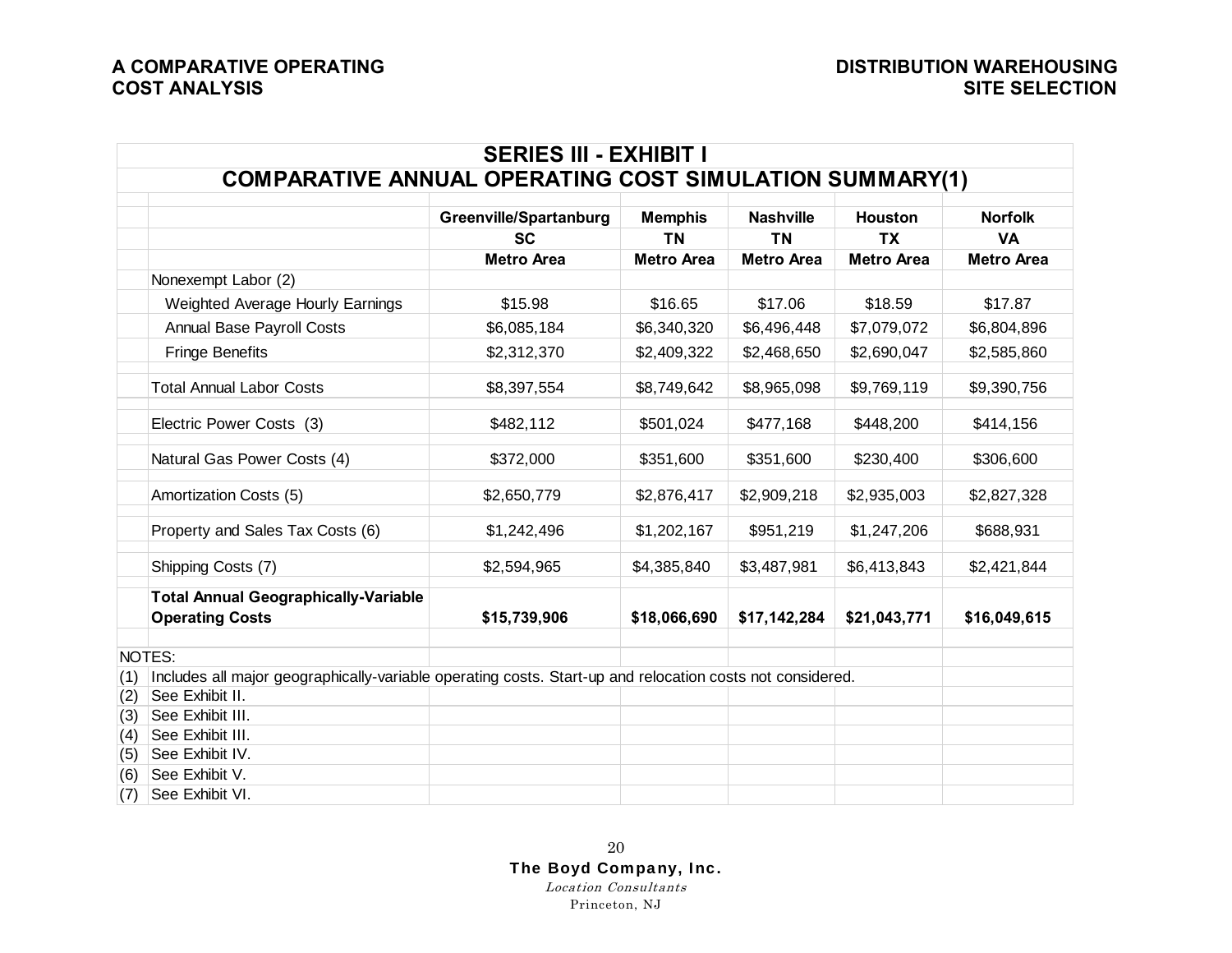## **A COMPARATIVE OPERATING DISTRIBUTION WAREHOUSING**

|                                       |                | Greenville/Spartanburg | <b>Memphis</b>    | <b>Nashville</b>  | Houston           | <b>Norfolk</b>    |
|---------------------------------------|----------------|------------------------|-------------------|-------------------|-------------------|-------------------|
|                                       | Number of      | <b>SC</b>              | <b>TN</b>         | <b>TN</b>         | <b>TX</b>         | <b>VA</b>         |
|                                       | <b>Workers</b> | <b>Metro Area</b>      | <b>Metro Area</b> | <b>Metro Area</b> | <b>Metro Area</b> | <b>Metro Area</b> |
| <b>Job Title</b>                      |                |                        |                   |                   |                   |                   |
| Ambient Storage Warehouse Worker      | 25             | \$13.46                | \$14.03           | \$14.37           | \$15.66           | \$15.06           |
| Refrigerated Storage Warehouse Worker | 20             | \$16.16                | \$16.84           | \$17.25           | \$18.80           | \$18.08           |
| <b>Material Handler</b>               | 10             | \$15.81                | \$16.48           | \$16.88           | \$18.39           | \$17.69           |
| Order Selector/Reach Truck            | 10             | \$13.03                | \$13.58           | \$13.91           | \$15.16           | \$14.58           |
| <b>Light Assembly</b>                 | 15             | \$14.15                | \$14.75           | \$15.11           | \$16.46           | \$15.83           |
| Packer                                | 17             | \$13.00                | \$13.55           | \$13.88           | \$15.12           | \$14.54           |
| <b>Stock Clerk</b>                    | 13             | \$12.79                | \$13.33           | \$13.65           | \$14.88           | \$14.31           |
| Intermodal Hub Coordinator            | 5              | \$17.89                | \$18.65           | \$19.10           | \$20.82           | \$20.02           |
| Shipping & Receiving Clerk            | 10             | \$15.83                | \$16.50           | \$16.90           | \$18.42           | \$17.71           |
| Stand-Up Forklift Operator            | 5              | \$17.73                | \$18.48           | \$18.93           | \$20.63           | \$19.84           |
| Walkie/Rider Pallet Jack Operator     | 5              | \$18.13                | \$18.90           | \$19.36           | \$21.10           | \$20.29           |
| Truck Driver - Light                  | 5              | \$16.89                | \$17.61           | \$18.04           | \$19.66           | \$18.90           |
| Truck Driver - Intermodal             | 10             | \$19.90                | \$20.74           | \$21.24           | \$23.15           | \$22.26           |
| Maintenance Mechanic                  | 10             | \$21.24                | \$22.14           | \$22.68           | \$24.71           | \$23.77           |
| Maintenance Electrician               | 5              | \$23.15                | \$24.13           | \$24.71           | \$26.93           | \$25.90           |
| Security                              | 5              | \$15.65                | \$16.31           | \$16.71           | \$18.20           | \$17.51           |
| <b>Inventory Control Clerk</b>        | 15             | \$17.15                | \$17.88           | \$18.31           | \$19.96           | \$19.19           |
| <b>Traffic/Rate Analyst</b>           | 5              | \$21.56                | \$22.47           | \$23.01           | \$25.08           | \$24.12           |
| <b>Customer Service</b>               | 8              | \$16.63                | \$17.33           | \$17.75           | \$19.34           | \$18.60           |
| Secretary                             | $\overline{2}$ | \$16.25                | \$16.94           | \$17.35           | \$18.91           | \$18.18           |
| <b>Total Nonexempt Workers</b>        | 200            |                        |                   |                   |                   |                   |
| Weighted Average Hourly Earnings (1)  |                | \$15.98                | \$16.65           | \$17.06           | \$18.59           | \$17.87           |
| Total Annual Base Payroll Costs (2)   |                | \$6,085,184            | \$6,340,320       | \$6,496,448       | \$7,079,072       | \$6,804,896       |
| Fringe Benefits (3)                   |                | \$2,312,370            | \$2,409,322       | \$2,468,650       | \$2,690,047       | \$2,585,860       |
| <b>Total Annual Labor Costs</b>       |                | \$8,397,554            | \$8,749,642       | \$8,965,098       | \$9,769,119       | \$9,390,756       |
| NOTES:                                |                |                        |                   |                   |                   |                   |

(2) Assumes 1,904 hours worked per year per employee based on 12 paid holidays and a two-week vacation for mature warehouse.

(3) Based on an estimated 38 percent of total annual base payroll costs. Costs include all statutory benefits, pay for time not worked and companysponsored benefits.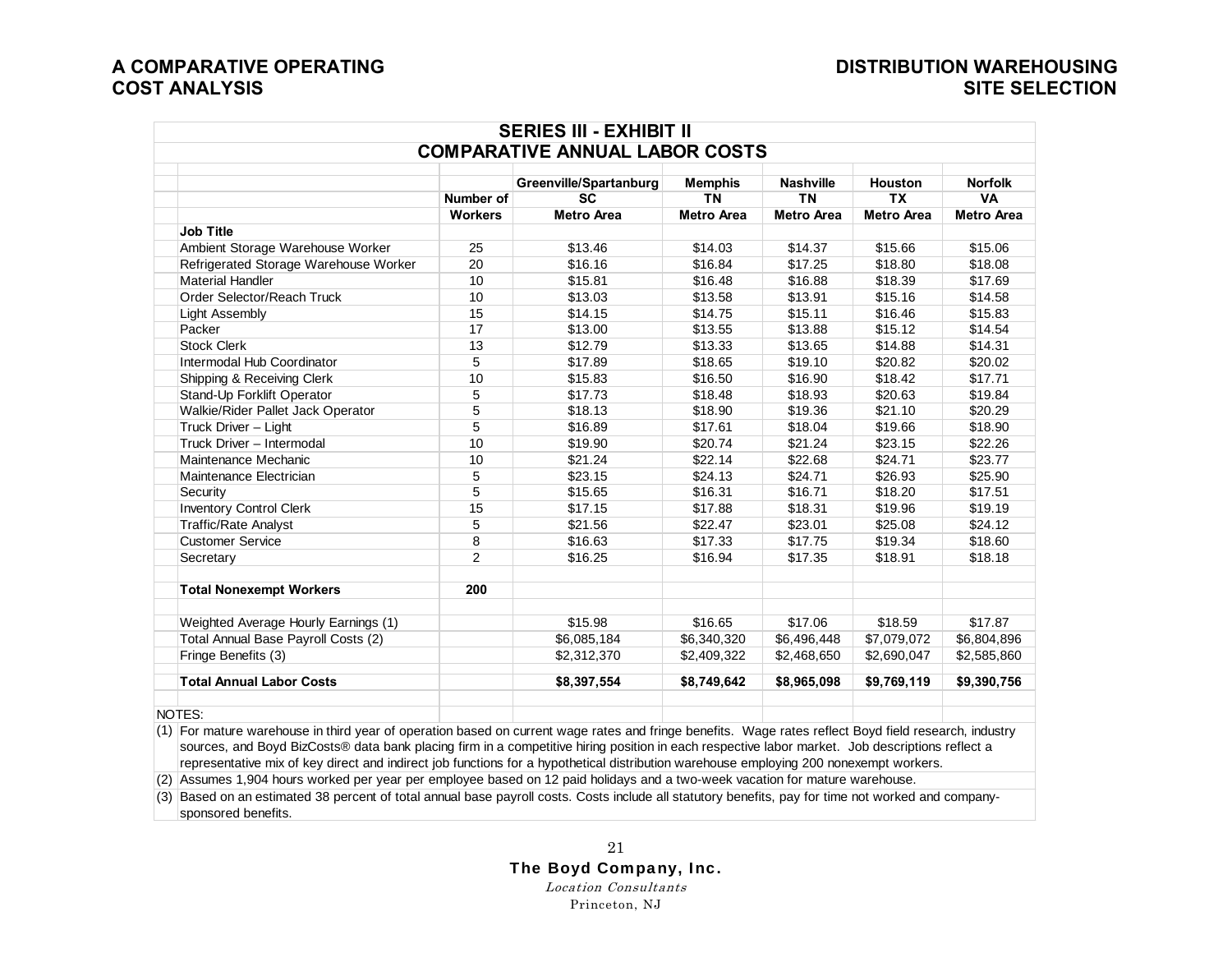| <b>SERIES III - EXHIBIT III</b>                                                                                                                                     |                                     |                        |                    |                       |                           |  |  |  |  |
|---------------------------------------------------------------------------------------------------------------------------------------------------------------------|-------------------------------------|------------------------|--------------------|-----------------------|---------------------------|--|--|--|--|
| ANNUAL ELECTRIC POWER AND NATURAL GAS COST COMPARISONS                                                                                                              |                                     |                        |                    |                       |                           |  |  |  |  |
|                                                                                                                                                                     |                                     |                        |                    |                       | <b>Total Annual</b>       |  |  |  |  |
|                                                                                                                                                                     |                                     | <b>Annual Electric</b> | <b>Annual Cost</b> | <b>Annual Natural</b> | <b>Electric Power and</b> |  |  |  |  |
| Location                                                                                                                                                            | <b>Electric Utility Company</b>     | Power Cost (1)         | Per kWh (cents)    | Gas Cost (2)          | <b>Natural Gas Costs</b>  |  |  |  |  |
| Greenville/Spartanburg, SC                                                                                                                                          | Duke Energy Carolinas               | \$482,112              | 6.18               | \$372,000             | \$854,112                 |  |  |  |  |
| <b>Memphis, TN</b>                                                                                                                                                  | Memphis Light, Gas & Water Divisior | \$501,024              | 6.42               | \$351,600             | \$852,624                 |  |  |  |  |
| Nashville, TN                                                                                                                                                       | Nashville Electric Service          | \$477,168              | 6.12               | \$351,600             | \$828,768                 |  |  |  |  |
| Houston, TX                                                                                                                                                         | CenterPoint Energy Houston Electric | \$448,200              | 5.75               | \$230,400             | \$678,600                 |  |  |  |  |
| Norfolk, VA                                                                                                                                                         | Dominion Virginia Power             | \$414.156              | 5.31               | \$306,600             | \$720,756                 |  |  |  |  |
| NOTES:                                                                                                                                                              |                                     |                        |                    |                       |                           |  |  |  |  |
| $(1)$ Based on assumed monthly demand of 1,000 kW and 650,000 kWh monthly consumption. Annual<br>costs reflect comparative industrial general service rates.        |                                     |                        |                    |                       |                           |  |  |  |  |
| $(2)$ Annual costs reflect an assumed monthly use of 50,000 therms of natural gas. Gas prices are based<br>on latest monthly state averages for industrial-use gas. |                                     |                        |                    |                       |                           |  |  |  |  |

### 22 The Boyd Company, Inc.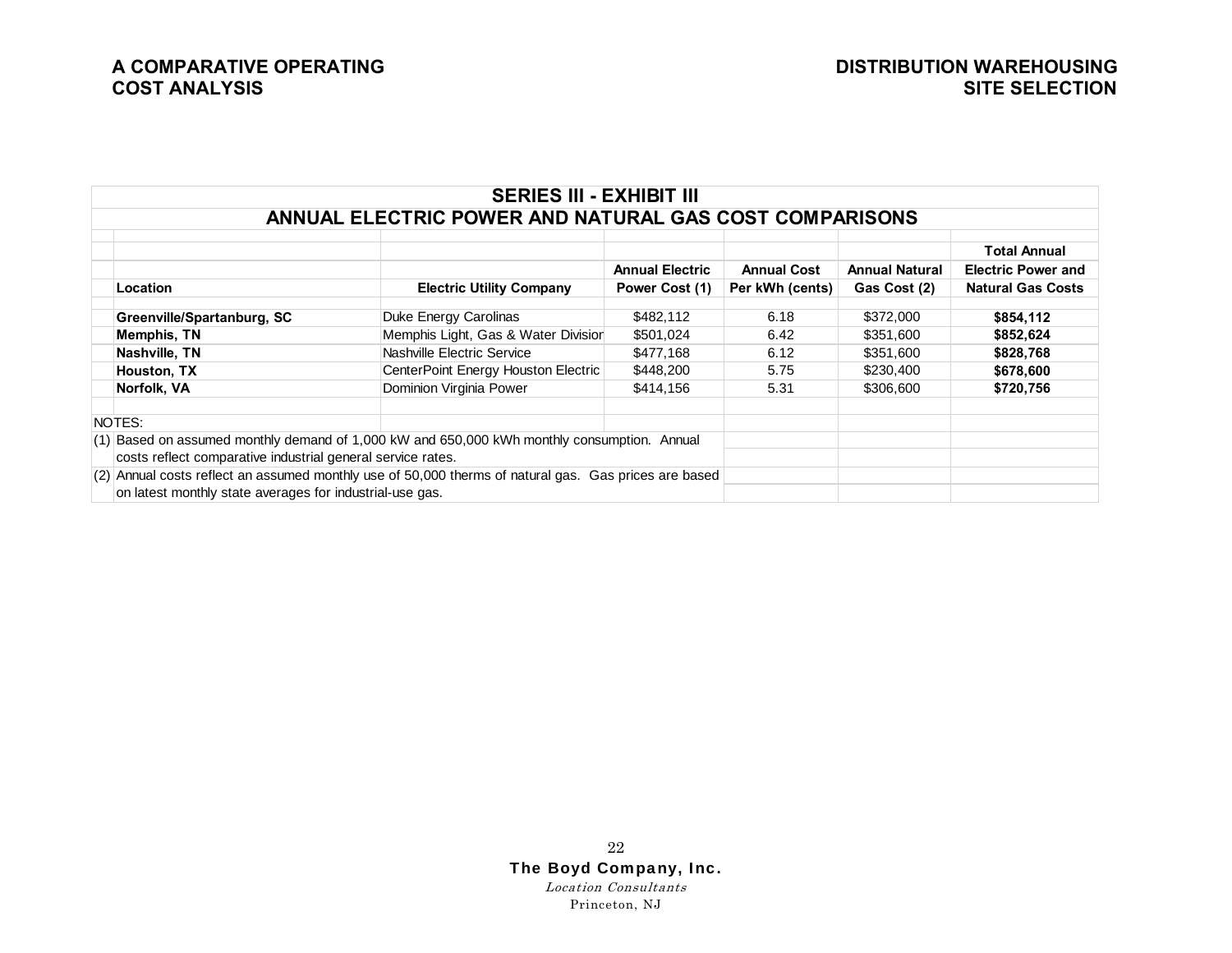| <b>SERIES III - EXHIBIT IV</b>                        |  |                                                                                                                                                                                                                             |                   |                   |                   |                   |  |  |
|-------------------------------------------------------|--|-----------------------------------------------------------------------------------------------------------------------------------------------------------------------------------------------------------------------------|-------------------|-------------------|-------------------|-------------------|--|--|
|                                                       |  | <b>WAREHOUSE CONSTRUCTION AND AMORTIZATION COSTS</b>                                                                                                                                                                        |                   |                   |                   |                   |  |  |
|                                                       |  | Greenville/Spartanburg                                                                                                                                                                                                      | <b>Memphis</b>    | <b>Nashville</b>  | <b>Houston</b>    | <b>Norfolk</b>    |  |  |
|                                                       |  | <b>SC</b>                                                                                                                                                                                                                   | ΤN                | <b>TN</b>         | <b>TX</b>         | <b>VA</b>         |  |  |
|                                                       |  | <b>Metro Area</b>                                                                                                                                                                                                           | <b>Metro Area</b> | <b>Metro Area</b> | <b>Metro Area</b> | <b>Metro Area</b> |  |  |
| Site Acquisition: No. of Acres                        |  | 30                                                                                                                                                                                                                          | 30                | 30                | 30                | 30                |  |  |
| Cost per Acre (1)                                     |  | \$41,500                                                                                                                                                                                                                    | \$57,500          | \$75,500          | \$89,500          | \$74,500          |  |  |
| Site Improvement Cost (2)                             |  |                                                                                                                                                                                                                             |                   |                   |                   |                   |  |  |
| <b>Total Land Cost</b>                                |  | \$1,245,000                                                                                                                                                                                                                 | \$1,725,000       | \$2,265,000       | \$2,685,000       | \$2,235,000       |  |  |
| Construction Cost (3)                                 |  | \$25,341,623                                                                                                                                                                                                                | \$28,827,142      | \$28,863,615      | \$28,896,773      | \$27,454,421      |  |  |
| Machinery and Equipment                               |  | \$20,000,000                                                                                                                                                                                                                | \$20,000,000      | \$20,000,000      | \$20,000,000      | \$20,000,000      |  |  |
| <b>Total Project Investment</b>                       |  | \$46,586,623                                                                                                                                                                                                                | \$50,552,142      | \$51,128,615      | \$51,581,773      | \$49,689,421      |  |  |
| <b>Project Amortization</b>                           |  |                                                                                                                                                                                                                             |                   |                   |                   |                   |  |  |
| Cost of Funds (Interest)                              |  | 3.0                                                                                                                                                                                                                         | 3.0               | 3.0               | 3.0               | 3.0               |  |  |
| Payment Factor (4)                                    |  | 0.0569                                                                                                                                                                                                                      | 0.0569            | 0.0569            | 0.0569            | 0.0569            |  |  |
| <b>Total Annual Amortization Cost</b>                 |  | \$2,650,779                                                                                                                                                                                                                 | \$2,876,417       | \$2,909,218       | \$2,935,003       | \$2,827,328       |  |  |
| NOTES:                                                |  |                                                                                                                                                                                                                             |                   |                   |                   |                   |  |  |
| (1)                                                   |  | Boyd estimate only. Actual negotiated costs would vary by site specifics, including location, access, visibility, etc. Costs reflect<br>fully serviced industrially-zoned land within a controlled industrial park setting. |                   |                   |                   |                   |  |  |
| (2)                                                   |  | Land preparation costs limited to normal grading and held constant for purposes of analysis.                                                                                                                                |                   |                   |                   |                   |  |  |
| (3)<br>latest BizCosts® construction cost index data. |  | Based on construction of fully equipped 750,000 sq. ft. industrial building. Geographic differentials in building costs are based on                                                                                        |                   |                   |                   |                   |  |  |

(4) Assumes 25-year level amortization payments at 3.0 percent.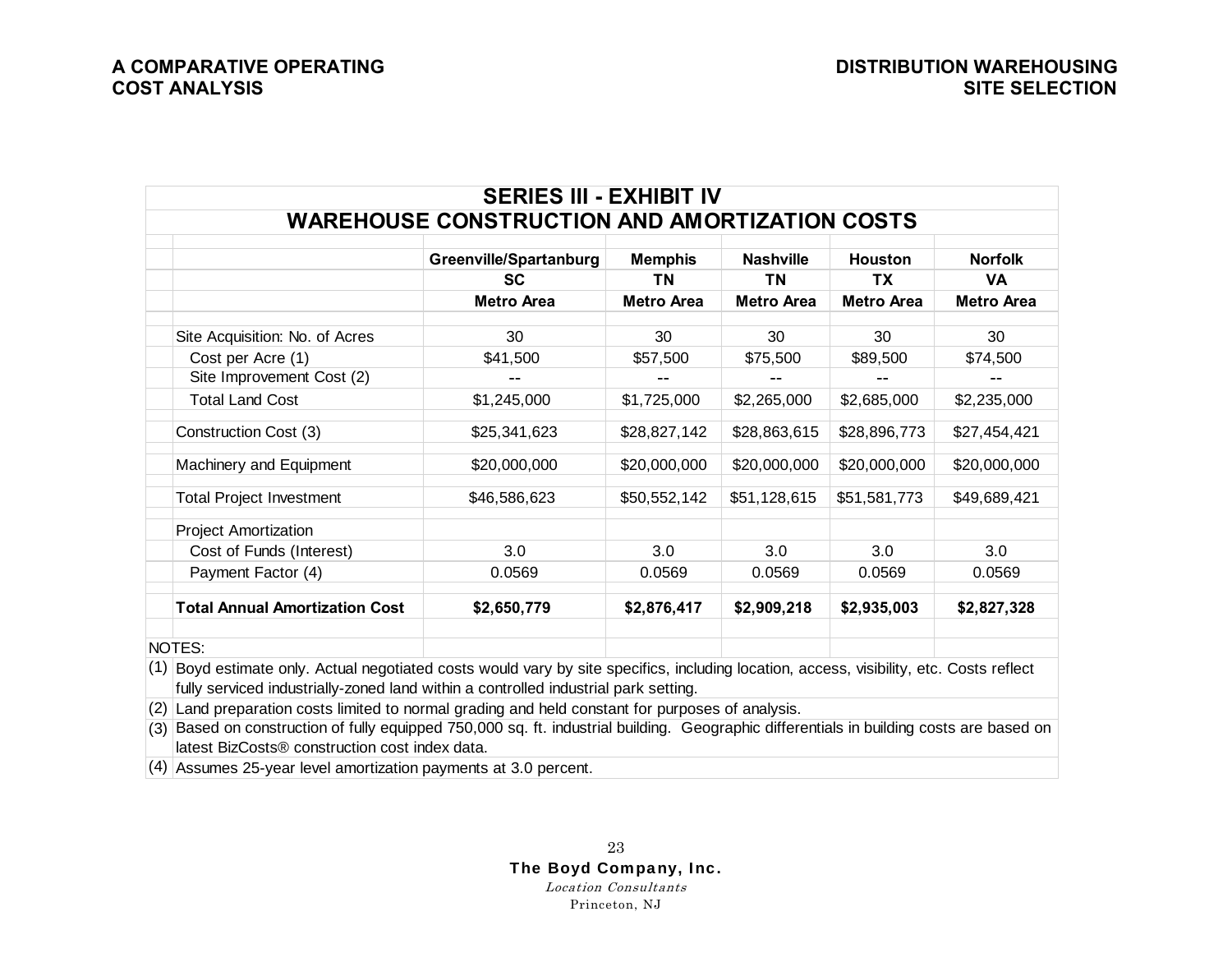|     |                                                                                                                                                                                                                                                          | <b>SERIES III - EXHIBIT V</b>  |                   |                   |                   |                   |
|-----|----------------------------------------------------------------------------------------------------------------------------------------------------------------------------------------------------------------------------------------------------------|--------------------------------|-------------------|-------------------|-------------------|-------------------|
|     |                                                                                                                                                                                                                                                          | AD VALOREM AND SALES TAX COSTS |                   |                   |                   |                   |
|     |                                                                                                                                                                                                                                                          | Greenville/Spartanburg         | <b>Memphis</b>    | <b>Nashville</b>  | <b>Houston</b>    | <b>Norfolk</b>    |
|     |                                                                                                                                                                                                                                                          | <b>SC</b>                      | <b>TN</b>         | <b>TN</b>         | <b>TX</b>         | <b>VA</b>         |
|     |                                                                                                                                                                                                                                                          | <b>Metro Area</b>              | <b>Metro Area</b> | <b>Metro Area</b> | <b>Metro Area</b> | <b>Metro Area</b> |
|     | <b>Real Property Tax Cost</b>                                                                                                                                                                                                                            |                                |                   |                   |                   |                   |
|     | Land Cost (1)                                                                                                                                                                                                                                            | \$1,245,000                    | \$1,725,000       | \$2,265,000       | \$2,685,000       | \$2,235,000       |
|     | Building Cost (2)                                                                                                                                                                                                                                        | \$25,341,623                   | \$28,827,142      | \$28,863,615      | \$28,896,773      | \$27,454,421      |
|     | Total                                                                                                                                                                                                                                                    | \$26,586,623                   | \$30,552,142      | \$31,128,615      | \$31,581,773      | \$29,689,421      |
|     | <b>Effective Tax Rate</b>                                                                                                                                                                                                                                | \$35.45                        | \$24.21           | \$15.70           | \$26.43           | \$13.10           |
|     | Real Property Tax Cost (3)                                                                                                                                                                                                                               | \$942,496                      | \$739,667         | \$488,719         | \$834,706         | \$388,931         |
|     | Sales Tax Cost                                                                                                                                                                                                                                           |                                |                   |                   |                   |                   |
|     | <b>Taxable Goods Purchases</b>                                                                                                                                                                                                                           | \$5,000,000                    | \$5,000,000       | \$5,000,000       | \$5,000,000       | \$5,000,000       |
|     | Sales Tax Rate (Percent)                                                                                                                                                                                                                                 | 6.00                           | 9.25              | 9.25              | 8.25              | 6.00              |
|     | Total Annual Sales Tax Cost (4)                                                                                                                                                                                                                          | \$300,000                      | \$462,500         | \$462,500         | \$412,500         | \$300,000         |
|     | <b>Total Annual Ad Valorem and</b><br><b>Sales Tax Costs</b>                                                                                                                                                                                             | \$1,242,496                    | \$1,202,167       | \$951,219         | \$1,247,206       | \$688,931         |
|     | NOTES:                                                                                                                                                                                                                                                   |                                |                   |                   |                   |                   |
| (1) | See Exhibit IV.                                                                                                                                                                                                                                          |                                |                   |                   |                   |                   |
| (2) | See Exhibit IV.                                                                                                                                                                                                                                          |                                |                   |                   |                   |                   |
| (3) | Based on nominal real property tax rate and assessment practices at each location based on \$1,000 of valuation. Petitions for                                                                                                                           |                                |                   |                   |                   |                   |
|     | abatements and lower assessments not considered. Effective tax rates are considered representative property tax levy<br>amounts. Actual rates will vary based on alternate municipal, school, fire and special assessment districts within each surveyed |                                |                   |                   |                   |                   |
| (4) | Based on prevailing local and state sales tax levies on taxable purchases of supplies, furnishings, equipment and other taxable<br>goods.                                                                                                                |                                |                   |                   |                   |                   |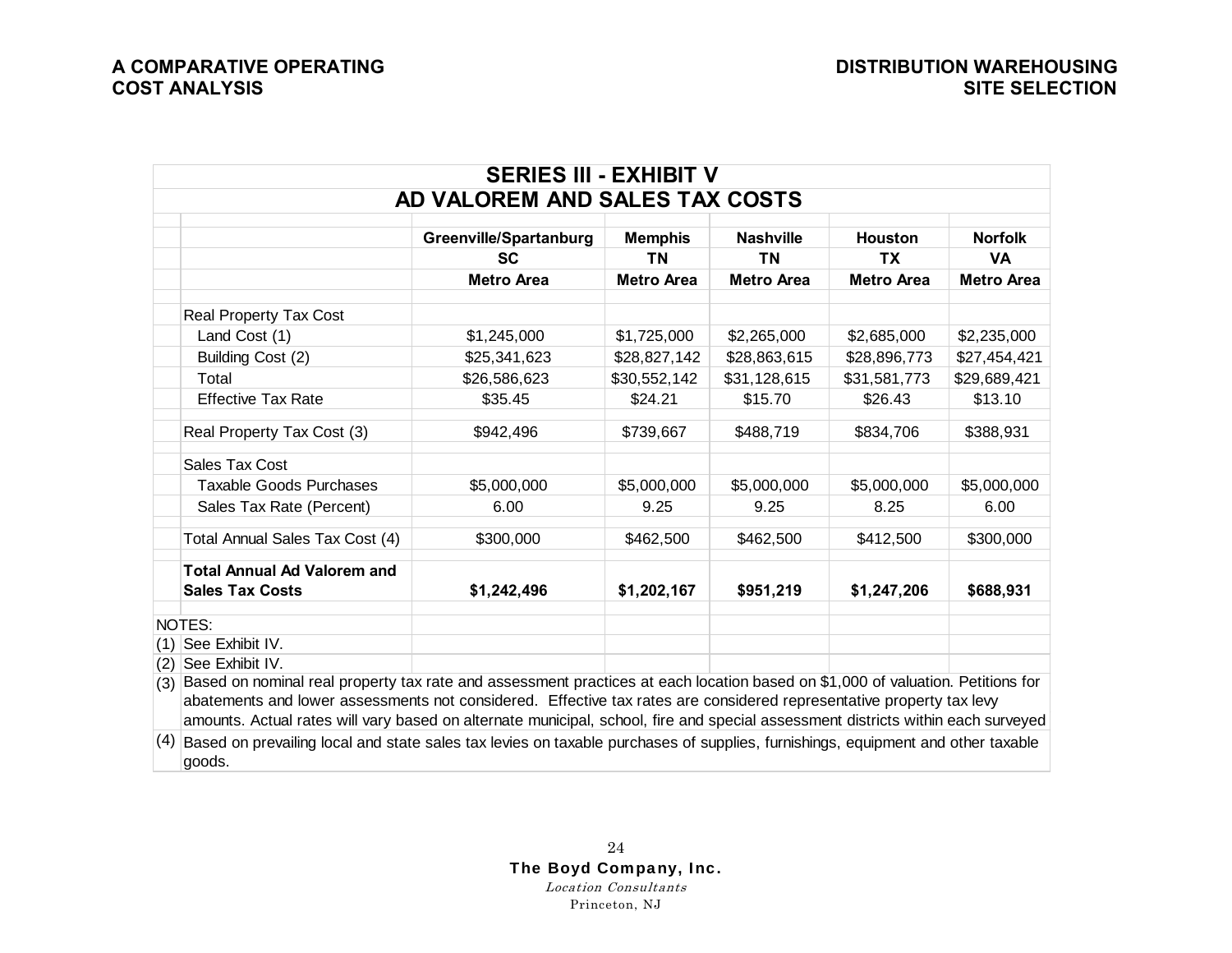| <b>SERIES III - EXHIBIT VI</b>     |                  |                                          |                   |                   |                |                   |  |  |  |  |
|------------------------------------|------------------|------------------------------------------|-------------------|-------------------|----------------|-------------------|--|--|--|--|
| <b>OUTBOUND SHIPPING COSTS (1)</b> |                  |                                          |                   |                   |                |                   |  |  |  |  |
|                                    | Annual           | Greenville/Spartanburg<br><b>Memphis</b> |                   | <b>Nashville</b>  | <b>Houston</b> | <b>Norfolk</b>    |  |  |  |  |
| <b>Market Region</b>               | <b>Shipments</b> | SC.                                      | ΤN                | ΤN                | TΧ             | VA.               |  |  |  |  |
| <b>Destination</b>                 | $(1,000$ lbs.)   | Metro Area                               | <b>Metro Area</b> | <b>Metro Area</b> | Metro Area     | <b>Metro Area</b> |  |  |  |  |
| Boston, MA                         | 7,800            | \$581,630                                | \$814,034         | \$682,919         | \$1,143,997    | \$358,548         |  |  |  |  |
| New York, NY                       | 7,800            | \$459,712                                | \$680,371         | \$550,560         | \$1,014,249    | \$223,269         |  |  |  |  |
| Washington, DC                     | 7,800            | \$308,152                                | \$543,476         | \$413,604         | \$877,293      | \$119,992         |  |  |  |  |
| Philadelphia, PA                   | 7,800            | \$395,210                                | \$630,721         | \$499,606         | \$961,306      | \$171,506         |  |  |  |  |
| Charlotte, NC                      | 7,800            | \$63,196                                 | \$383,466         | \$253,593         | \$644,703      | \$201,520         |  |  |  |  |
| Atlanta, GA                        | 7,800            | \$90,227                                 | \$235,821         | \$153,734         | \$493,143      | \$370,168         |  |  |  |  |
| Jacksonville, FL                   | 7,800            | \$241,103                                | \$450,701         | \$368,677         | \$541,302      | \$381,105         |  |  |  |  |
| Miami, FL                          | 7,800            | \$455,735                                | \$647,250         | \$565,288         | \$737,850      | \$595,736         |  |  |  |  |
| <b>Totals</b>                      | 54,600           | \$2,594,965                              | \$4,385,840       | \$3,487,981       | \$6,413,843    | \$2,421,844       |  |  |  |  |
| NOTES:                             |                  |                                          |                   |                   |                |                   |  |  |  |  |

Annual charges reflect truckload lots of 30,000 lbs. using private over-the-road carrier to each market city location. Projected (1) charges based on estimated \$2.39 per mile which includes cost factors such as labor, fuel, maintenance, insurance certificates and operating rights. Presented locations reflect a hypothetical U.S. East Coast market region. Destination locations each receive five truckload shipments per week.